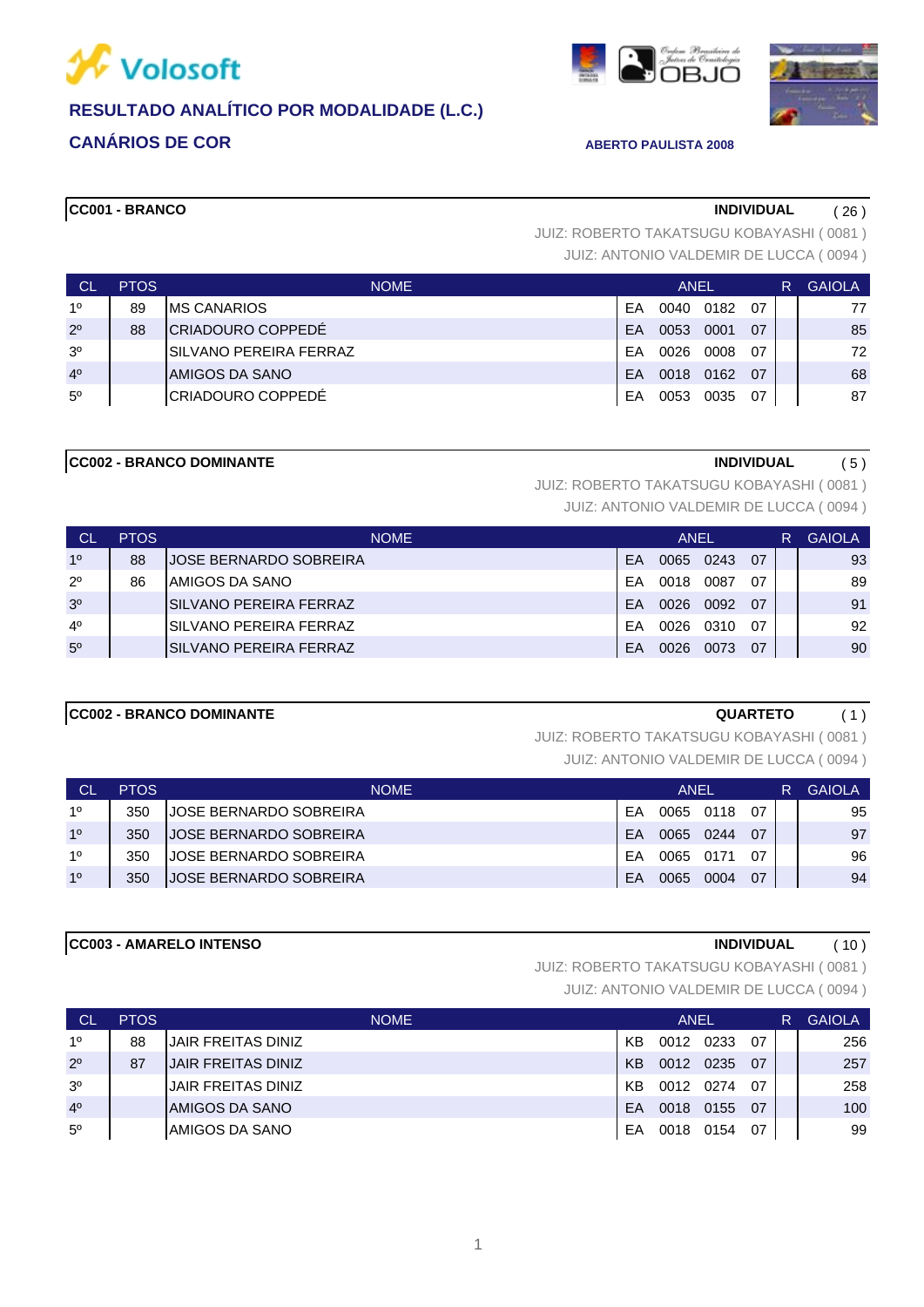

# **CANÁRIOS DE COR ABERTO PAULISTA 2008**





### **CC003 - AMARELO INTENSO QUARTETO** ( 1 )

JUIZ: ANTONIO VALDEMIR DE LUCCA ( 0094 ) JUIZ: ROBERTO TAKATSUGU KOBAYASHI ( 0081 )

| <b>CL</b> | <b>PTOS</b> | <b>NOME</b>               | ANEL |           |  |    | R | <b>GAIOLA</b> |
|-----------|-------------|---------------------------|------|-----------|--|----|---|---------------|
| 10        | 354         | <b>JAIR FREITAS DINIZ</b> | KB   | 0012 0291 |  | 07 |   | 262           |
| 10        | 354         | IJAIR FREITAS DINIZ       | KB   | 0012 0053 |  | 07 |   | 259           |
| 10        | 354         | <b>JAIR FREITAS DINIZ</b> | KB   | 0012 0241 |  | 07 |   | 261           |
| 10        | 354         | JAIR FREITAS DINIZ        | KB   | 0012 0171 |  | 07 |   | 260           |

### **CC004 - AMARELO NEVADO INDIVIDUAL** ( 7 )

JUIZ: ROBERTO TAKATSUGU KOBAYASHI ( 0081 )

JUIZ: ANTONIO VALDEMIR DE LUCCA ( 0094 )

| <b>CL</b>      | <b>PTOS</b> | <b>NOME</b>               | ANEL           |           |      |    | R. | <b>GAIOLA</b> |
|----------------|-------------|---------------------------|----------------|-----------|------|----|----|---------------|
| $1^{\circ}$ C  | 90          | <b>JAIR FREITAS DINIZ</b> | KB             | 0012 0146 |      | 07 |    | 264           |
| $2^{\circ}$    | 89          | JAIR FREITAS DINIZ        | KB.            | 0012      | 0154 | 07 |    | 265           |
| 3 <sup>o</sup> |             | <b>JAIR FREITAS DINIZ</b> | K <sub>B</sub> | 0012      | 0289 | 07 |    | 266           |
| 4 <sup>0</sup> |             | IAMIGOS DA SANO           | FΑ             | 0018      | 0089 | 07 |    | 106           |
| 5 <sup>o</sup> |             | ISILVANO PEREIRA FERRAZ   | EA             | 0026      | 0001 | 07 |    | 107           |

### **CC004 - AMARELO NEVADO QUARTETO** ( 2 )

JUIZ: ROBERTO TAKATSUGU KOBAYASHI ( 0081 )

JUIZ: ANTONIO VALDEMIR DE LUCCA ( 0094 )

| ∣ CL'          | <b>PTOS</b> | <b>NOME</b>                    |           | <b>ANFL</b> |      | R    | <b>GAIOLA</b> |     |
|----------------|-------------|--------------------------------|-----------|-------------|------|------|---------------|-----|
| 10             | 350         | <b>ISILVANO PEREIRA FERRAZ</b> | FA        | 0026        | 0005 | 07   |               | 110 |
| 1 <sup>0</sup> | 350         | ISILVANO PEREIRA FERRAZ        | <b>FA</b> | 0026        | 0121 | 07   |               | 113 |
| 10             | 350         | ISILVANO PEREIRA FERRAZ        | FA        | 0026        | 0115 | - 07 |               | 112 |
| 10             | 350         | ISILVANO PEREIRA FERRAZ        | <b>FA</b> | 0026        | 0026 | 07   |               | 111 |

### **CC005 - AMARELO MOSAICO MACHO INDIVIDUAL** ( 4 )

JUIZ: ROBERTO TAKATSUGU KOBAYASHI ( 0081 )

| <b>CL</b>      | <b>PTOS</b> | <b>NOME</b>             |    | <b>ANEL</b> |      | R   | <b>GAIOLA</b> |     |
|----------------|-------------|-------------------------|----|-------------|------|-----|---------------|-----|
| 10             | 87          | <b>IMS CANARIOS</b>     | EA | 0040        | 0083 | 07  |               | 116 |
| $2^{\circ}$    | 86          | <b>IMS CANARIOS</b>     | FA | 0040        | 0164 | 07  |               | 117 |
| 3 <sup>o</sup> |             | <b>IMS CANARIOS</b>     | FΑ | 0040        | 0046 | -07 |               | 115 |
| 4 <sup>0</sup> |             | ISILVANO PEREIRA FERRAZ | FA | 0026        | 0096 | 07  |               | 114 |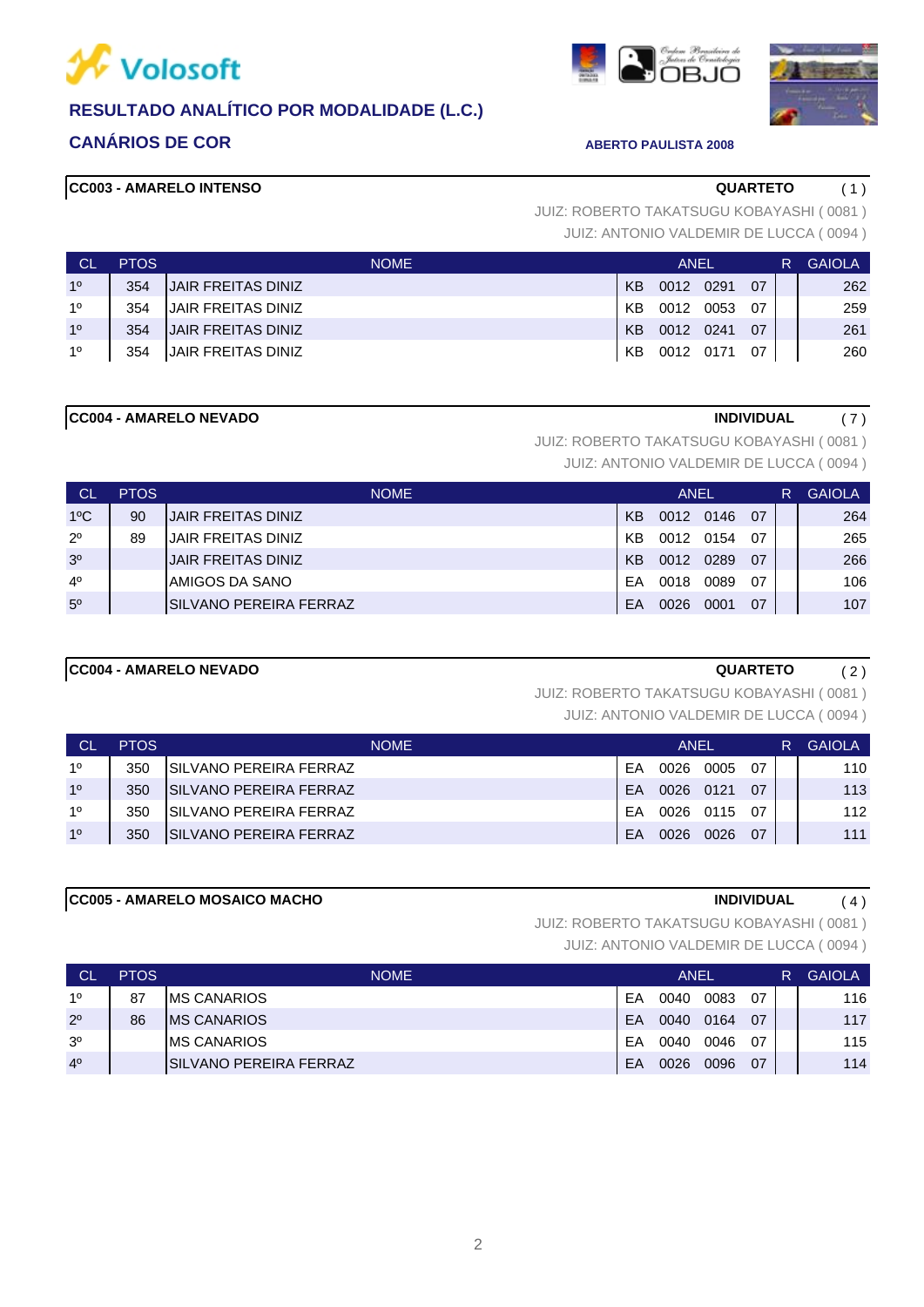

# **CANÁRIOS DE COR ABERTO PAULISTA 2008**

### **CC006 - AMARELO MOSAICO FÊMEA INDIVIDUAL** ( 5 )

JUIZ: ANTONIO VALDEMIR DE LUCCA ( 0094 ) JUIZ: ROBERTO TAKATSUGU KOBAYASHI ( 0081 )

| <b>CL</b>      | <b>PTOS</b> | <b>NOME</b>               | ANEL      |           |           |     | R. | <b>GAIOLA</b> |
|----------------|-------------|---------------------------|-----------|-----------|-----------|-----|----|---------------|
| $1^{\circ}$ C  | 90          | <b>JAIR FREITAS DINIZ</b> | KB        | 0012 0157 |           | -07 |    | 273           |
| $2^{\circ}$    | 88          | <b>JAIR FREITAS DINIZ</b> | KB        |           | 0012 0156 | -07 |    | 272           |
| 3 <sup>o</sup> |             | ISILVANO PEREIRA FERRAZ   | FA        | 0026      | 0095      | -07 |    | 120           |
| 4 <sup>0</sup> |             | ISILVANO PEREIRA FERRAZ   | <b>FA</b> | 0026      | 0036      | 07  |    | 118           |
| $5^{\circ}$    |             | ISILVANO PEREIRA FERRAZ   | FA        | 0026      | 0094      | 07  |    | 119           |

### **CC007 - AMARELO MARFIM INTENSO INDIVIDUAL** ( 5 )

JUIZ: ROBERTO TAKATSUGU KOBAYASHI ( 0081 )

JUIZ: ANTONIO VALDEMIR DE LUCCA ( 0094 )

| <b>CL</b>      | <b>PTOS</b> | <b>NOME</b>                      | <b>ANFL</b> |           |      |    | R | <b>GAIOLA</b> |
|----------------|-------------|----------------------------------|-------------|-----------|------|----|---|---------------|
| 10             | 89          | <b>JAIR FREITAS DINIZ</b>        | KB          | 0012 0131 |      | 07 |   | 274           |
| $2^{\circ}$    | 88          | <b>JAIR FREITAS DINIZ</b>        | KB          | 0012      | 0197 | 07 |   | 275           |
| 3 <sup>o</sup> |             | ICRIADOURO IBIRÁ- J.PIRES GOMES. | FA          | 0062      | 0018 | 07 |   | 121           |
| $4^{\circ}$    |             | CRIADOURO IBIRÁ- J.PIRES GOMES   | FΑ          | 0062      | 0020 | 07 |   | 123           |
| 5 <sup>o</sup> |             | ICRIADOURO IBIRÁ- J.PIRES GOMES. | FΑ          | 0062      | 0019 | 07 |   | 122           |

### **CC010 - AMARELO MARFIM MOSAICO FÊMEA INDIVIDUAL** ( 2 )

# JUIZ: ROBERTO TAKATSUGU KOBAYASHI ( 0081 )

JUIZ: ANTONIO VALDEMIR DE LUCCA ( 0094 )

| <b>CL</b>   | <b>PTOS</b> | <b>NOME</b>         | ANEL |      |      |    | <b>GAIOLA</b> |
|-------------|-------------|---------------------|------|------|------|----|---------------|
| 10          | 87          | <b>IMS CANARIOS</b> | EA   | 0040 | 0174 | 07 | 125           |
| $2^{\circ}$ | 86          | <b>MS CANARIOS</b>  | EA   | 0040 | 0175 | 07 | 126           |

# **CC011 - ALBINO INDIVIDUAL** ( 2 )

JUIZ: ROBERTO TAKATSUGU KOBAYASHI ( 0081 )

JUIZ: ANTONIO VALDEMIR DE LUCCA ( 0094 )

| CL.           | <b>PTOS</b> | NOME                  | <b>ANEL</b> |  |           |      | /R. | <b>GAIOLA</b> |
|---------------|-------------|-----------------------|-------------|--|-----------|------|-----|---------------|
| $1^{\circ}$ C |             | 90 JAIR FREITAS DINIZ | KB          |  | 0012 0027 | 07 I |     | 276           |

### **CC012 - ALBINO DOMINANTE INDIVIDUAL** ( 1 )

# JUIZ: ROBERTO TAKATSUGU KOBAYASHI ( 0081 )

| <b>CL</b> | <b>PTOS</b> | NOME                          |    | <b>ANEI</b> |      |    | R | <b>GAIOLA</b> |
|-----------|-------------|-------------------------------|----|-------------|------|----|---|---------------|
| 10        | 89          | <b>JOSE BERNARDO SOBREIRA</b> | EA | 0065        | 0192 | 07 |   | 128           |

|   |    | ٠ |         |   |
|---|----|---|---------|---|
|   |    | ۰ |         |   |
| × | M. |   | i<br>۰. | I |
|   |    |   |         |   |



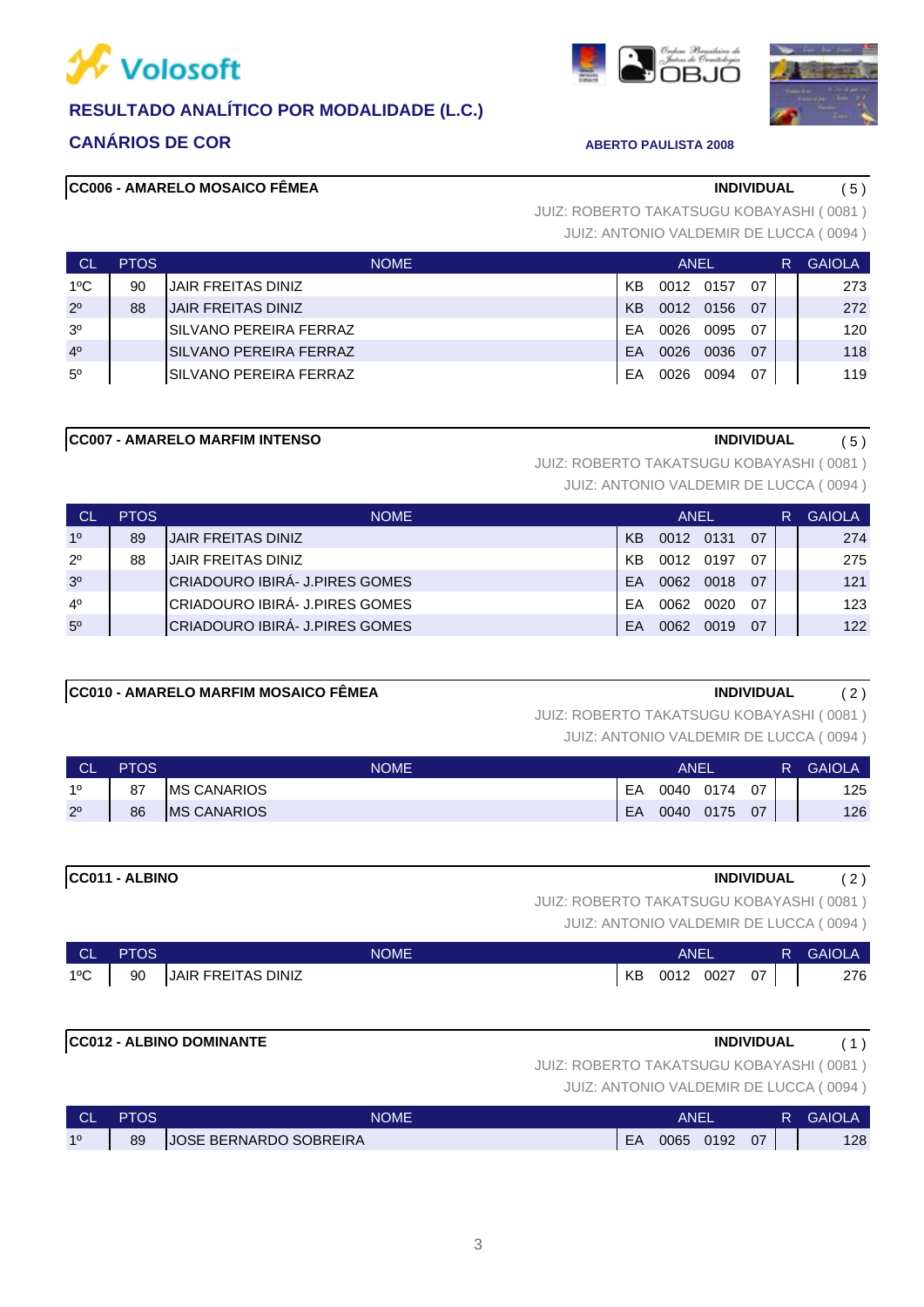



### **CC013 - LUTINO INTENSO INDIVIDUAL** ( 3 )

JUIZ: ANTONIO VALDEMIR DE LUCCA ( 0094 ) JUIZ: ROBERTO TAKATSUGU KOBAYASHI ( 0081 )

|                | <b>PTOS</b> | <b>NOME</b>               |                | ANEL      |           |      | R. | <b>GAIOLA</b> |
|----------------|-------------|---------------------------|----------------|-----------|-----------|------|----|---------------|
| 10             | 88          | IJAIR FREITAS DINIZ       | KB             |           | 0012 0180 | - 07 |    | 279           |
| $2^{\circ}$    | 87          | <b>JAIR FREITAS DINIZ</b> | K <sub>B</sub> | 0012 0044 |           | - 07 |    | 277           |
| 3 <sup>o</sup> |             | IJAIR FREITAS DINIZ       | KB             | 0012 0101 |           | - 07 |    | 278           |

### **CC014 - LUTINO NEVADO INDIVIDUAL** ( 3 )

JUIZ: ROBERTO TAKATSUGU KOBAYASHI ( 0081 )

JUIZ: ANTONIO VALDEMIR DE LUCCA ( 0094 )

| <b>CL</b>      | <b>PTOS</b> | <b>NOME</b>               |    | ANEL |      |     |  | <b>GAIOLA</b> |
|----------------|-------------|---------------------------|----|------|------|-----|--|---------------|
| 10             | 88          | IJAIR FREITAS DINIZ       | KB | 0012 | 0102 | 07  |  | 280           |
| $2^{\circ}$    | 88          | <b>JAIR FREITAS DINIZ</b> | KB | 0012 | 0195 | -07 |  | 281           |
| 3 <sup>o</sup> |             | ISILVANO PEREIRA FERRAZ   | EA | 0026 | 0027 | 07  |  | 129           |

### JUIZ: ROBERTO TAKATSUGU KOBAYASHI ( 0081 )

JUIZ: ANTONIO VALDEMIR DE LUCCA ( 0094 )

| <b>NGL</b> | <b>PTOS</b> | <b>NOME</b>               |    | ANEL |      |    | <b>GAIOLA</b> |
|------------|-------------|---------------------------|----|------|------|----|---------------|
| 10         | 87          | <b>JAIR FREITAS DINIZ</b> | KB | 0012 | 0015 | 07 | 282           |

### **CC016 - LUTINO MOSAICO FÊMEA INDIVIDUAL** ( 4 )

JUIZ: ROBERTO TAKATSUGU KOBAYASHI ( 0081 )

JUIZ: ANTONIO VALDEMIR DE LUCCA ( 0094 )

| <b>CL</b>      | <b>PTOS</b> | <b>NOME</b>               | ANEL      |      |      |     | R | <b>GAIOLA</b> |
|----------------|-------------|---------------------------|-----------|------|------|-----|---|---------------|
| 1 <sup>0</sup> | 88          | <b>JAIR FREITAS DINIZ</b> | <b>KB</b> | 0012 | 0013 | 07  |   | 283           |
| $2^{\circ}$    | 87          | IMS CANARIOS              | FA        | 0040 | 0045 | -07 |   | 130           |
| 3 <sup>o</sup> |             | <b>JAIR FREITAS DINIZ</b> | KB        | 0012 | 0196 | -07 |   | 284           |
| $4^{\circ}$    |             | <b>MS CANARIOS</b>        | FΑ        | 0040 | 0199 | 07  |   | 131           |

## **CC021 - VERMELHO INTENSO INDIVIDUAL** ( 8 )

JUIZ: ROBERTO TAKATSUGU KOBAYASHI ( 0081 )

| <b>CL</b>      | <b>PTOS</b> | <b>NOME</b>                | <b>ANEL</b>   |      |           |    | R | <b>GAIOLA</b>  |
|----------------|-------------|----------------------------|---------------|------|-----------|----|---|----------------|
| $1^{\circ}$ C  | 90          | <b>JJAIR FREITAS DINIZ</b> | <b>KB</b>     |      | 0012 0174 | 07 |   | 286            |
| $2^{\circ}$    | 88          | IJAIR FREITAS DINIZ        | KB.           | 0012 | 0107      | 07 |   | 285            |
| 3 <sup>0</sup> |             | <b>IHELENO DE SOUZA</b>    | <sub>CC</sub> | 0010 | 0087      | 07 |   | $\overline{2}$ |

![](_page_3_Picture_25.jpeg)

![](_page_3_Picture_27.jpeg)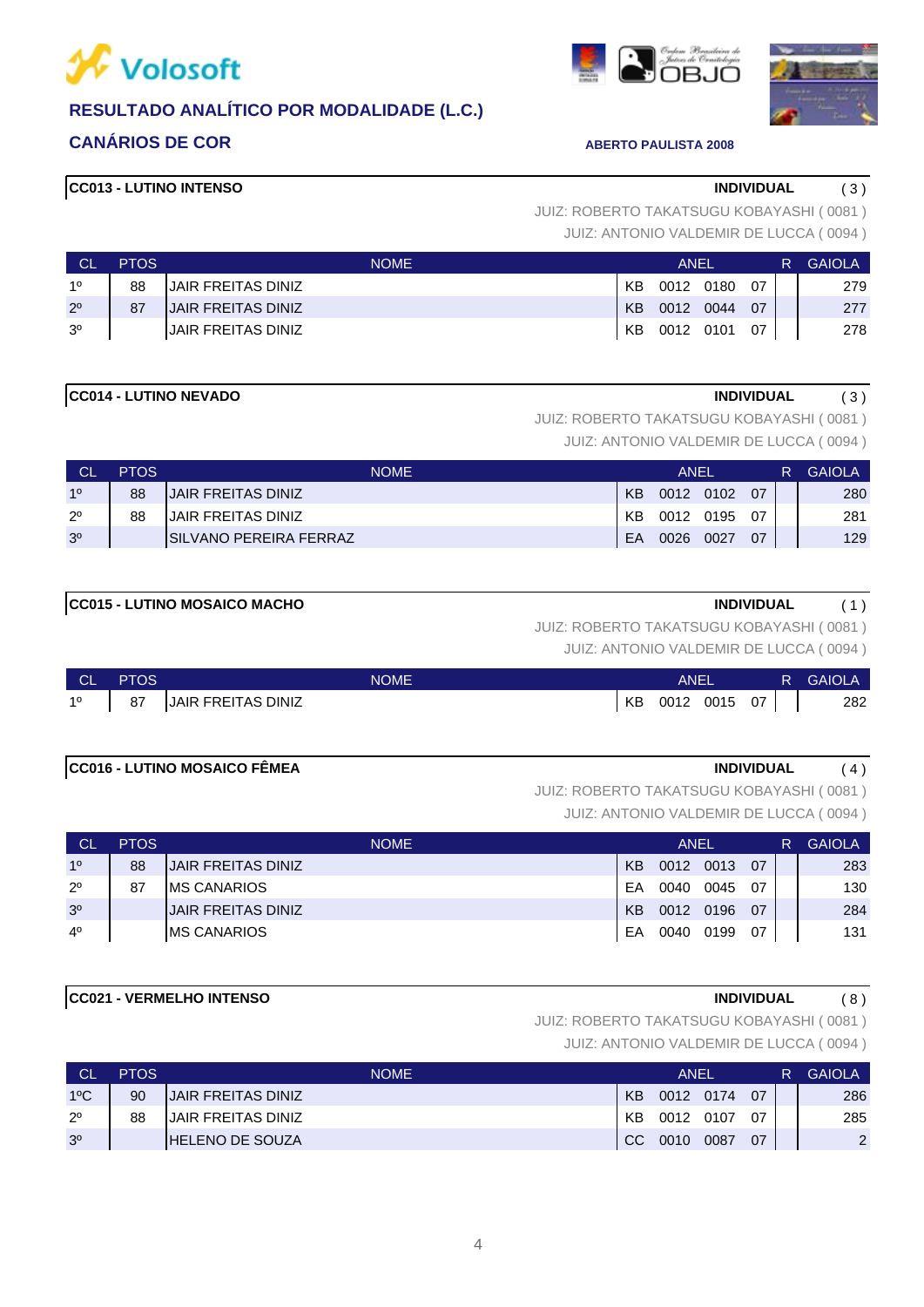![](_page_4_Picture_0.jpeg)

# **CANÁRIOS DE COR ABERTO PAULISTA 2008**

### **CC021 - VERMELHO INTENSO QUARTETO** ( 2 )

JUIZ: ANTONIO VALDEMIR DE LUCCA ( 0094 ) JUIZ: ROBERTO TAKATSUGU KOBAYASHI ( 0081 )

| <b>CL</b>      | <b>PTOS</b> | <b>NOME</b>               |    | <b>ANEL</b> |      |    | R. | <b>GAIOLA</b>  |
|----------------|-------------|---------------------------|----|-------------|------|----|----|----------------|
| 1 <sup>0</sup> | 356         | <b>JAIR FREITAS DINIZ</b> | KB | 0012        | 0135 | 07 |    | 290            |
| 1 <sup>0</sup> | 356         | <b>JAIR FREITAS DINIZ</b> | KB | 0012        | 0024 | 07 |    | 287            |
| 1 <sup>0</sup> | 356         | <b>JAIR FREITAS DINIZ</b> | ΚB | 0012        | 0103 | 07 |    | 288            |
| 1 <sup>0</sup> | 356         | <b>JAIR FREITAS DINIZ</b> | KB | 0012        | 0106 | 07 |    | 289            |
| $2^{\circ}$    | 350         | IHELENO DE SOUZA          | CС | 0010        | 0028 | 07 |    | 3              |
| $2^{\circ}$    | 350         | HELENO DE SOUZA           | CC | 0010        | 0189 | 07 | R  | $\overline{7}$ |
| $2^{\circ}$    | 350         | IHELENO DE SOUZA          | CС | 0010        | 0170 | 07 |    | 5              |
| $2^{\circ}$    | 350         | <b>HELENO DE SOUZA</b>    |    | 0010        | 0086 | 07 |    | $\overline{4}$ |

### **CC022 - VERMELHO NEVADO INDIVIDUAL** ( 6 )

JUIZ: ROBERTO TAKATSUGU KOBAYASHI ( 0081 )

JUIZ: ANTONIO VALDEMIR DE LUCCA ( 0094 )

| ∣ CL'         | <b>PTOS</b> | NOME                   | ANEL      |      |      |    | R | <b>GAIOLA</b> |
|---------------|-------------|------------------------|-----------|------|------|----|---|---------------|
| $1^{\circ}$ C | 90          | IJAIR FREITAS DINIZ    | KB        | 0012 | 0069 | 07 |   | 292           |
| $2^{\circ}$   | 88          | <b>HELENO DE SOUZA</b> | <b>CC</b> | 0010 | 0201 | 07 |   |               |

### **CC022 - VERMELHO NEVADO QUARTETO** ( 1 )

JUIZ: ROBERTO TAKATSUGU KOBAYASHI ( 0081 )

JUIZ: ANTONIO VALDEMIR DE LUCCA ( 0094 )

| <b>CL</b>     | <b>PTOS</b> | <b>NOME</b>               |    | ANEL |      |     | <b>GAIOLA</b> |
|---------------|-------------|---------------------------|----|------|------|-----|---------------|
| $1^{\circ}$ C | 360         | <b>JAIR FREITAS DINIZ</b> | KB | 0012 | 0190 | 07  | 294           |
| $1^{\circ}$ C | 360         | <b>JAIR FREITAS DINIZ</b> | KB | 0012 | 0287 | 07  | 296           |
| $1^{\circ}$ C | 360         | <b>JAIR FREITAS DINIZ</b> | KB | 0012 | 0192 | -07 | 295           |
| $1^{\circ}$ C | 360         | <b>JAIR FREITAS DINIZ</b> | KB | 0012 | 0172 | 07  | 293           |

### **CC023 - VERMELHO MOSAICO MACHO INDIVIDUAL** ( 3 )

JUIZ: ROBERTO TAKATSUGU KOBAYASHI ( 0081 )

| <b>CL</b>   | <b>PTOS</b> | <b>NOME</b>               |    | ANEI |      |    | R | <b>GAIOLA</b> |
|-------------|-------------|---------------------------|----|------|------|----|---|---------------|
| 1ºC         | 90          | <b>JAIR FREITAS DINIZ</b> | KB | 0012 | 0059 | 07 |   | 298           |
| $2^{\circ}$ | 89          | <b>HELENO DE SOUZA</b>    | CC | 0010 | 0160 | 07 |   | 9             |

![](_page_4_Picture_20.jpeg)

![](_page_4_Picture_21.jpeg)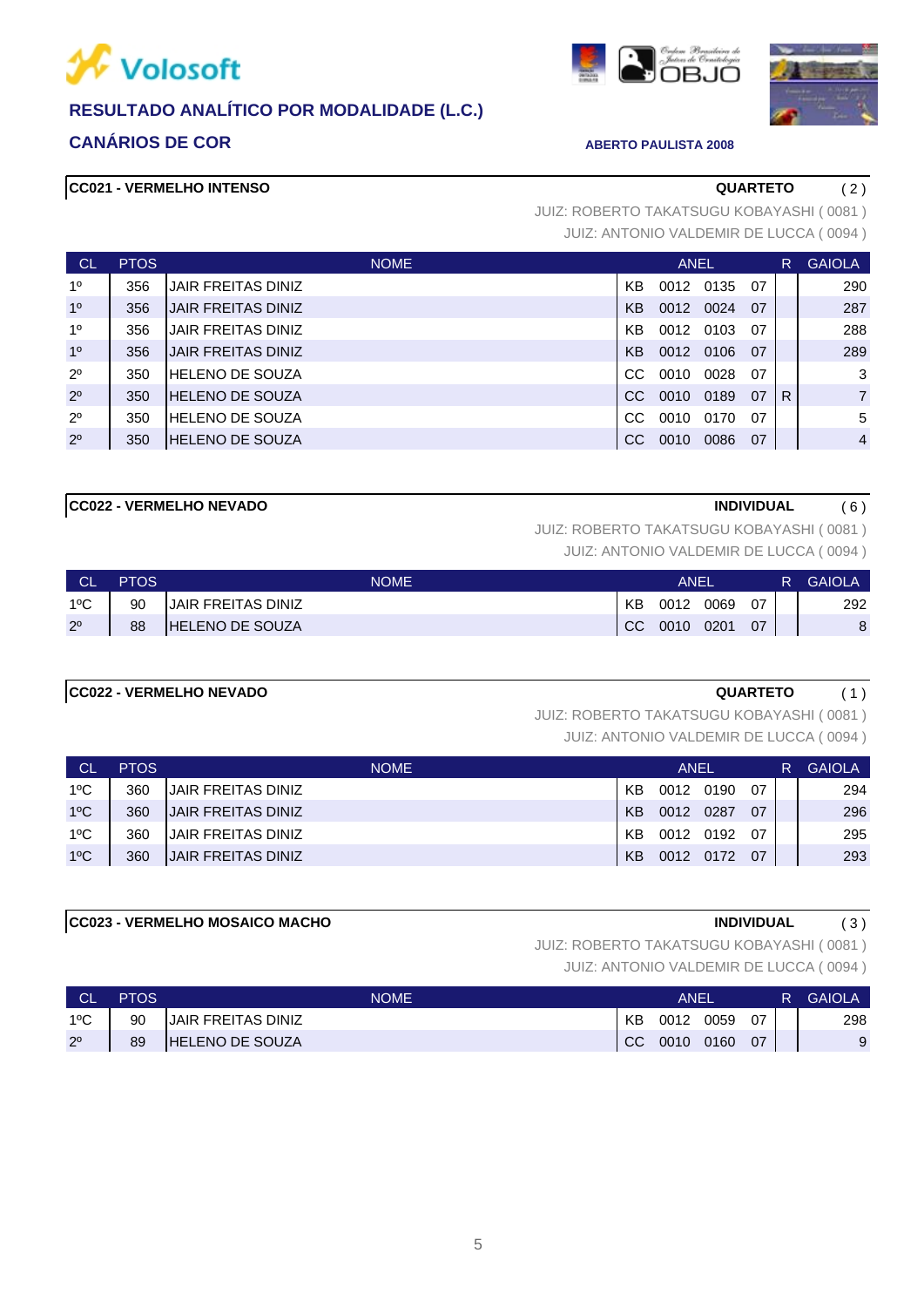![](_page_5_Picture_0.jpeg)

![](_page_5_Picture_1.jpeg)

![](_page_5_Picture_3.jpeg)

![](_page_5_Picture_4.jpeg)

**CC023 - VERMELHO MOSAICO MACHO QUARTETO** ( 1 )

JUIZ: ANTONIO VALDEMIR DE LUCCA ( 0094 ) JUIZ: ROBERTO TAKATSUGU KOBAYASHI ( 0081 )

| ⊟ CL           | <b>PTOS</b> | <b>NOME</b>             |               | ANEL |      |     | <b>GAIOLA</b>   |
|----------------|-------------|-------------------------|---------------|------|------|-----|-----------------|
| 10             | 356         | <b>HELENO DE SOUZA</b>  | CC.           | 0010 | 0404 | 07  | 12              |
| 1 <sup>0</sup> | 356         | <b>HELENO DE SOUZA</b>  | CC.           | 0010 | 0177 | 07  | 10 <sup>1</sup> |
| 10             | 356         | <b>IHELENO DE SOUZA</b> | CC.           | 0010 | 0447 | 07  | 13              |
| 10             | 356         | <b>HELENO DE SOUZA</b>  | <sub>CC</sub> | 0010 | 0403 | -07 | 11              |

### **CC025 - VERMELHO MARFIM INTENSO INDIVIDUAL** ( 2 )

JUIZ: ROBERTO TAKATSUGU KOBAYASHI ( 0081 )

JUIZ: ANTONIO VALDEMIR DE LUCCA ( 0094 )

| <b>CL</b>   | <b>PTOS</b> | NOME                      | ANEI |      |      |    | R | <b>GAIOLA</b> |
|-------------|-------------|---------------------------|------|------|------|----|---|---------------|
| 10          | 89          | JAIR FREITAS DINIZ        | KB   | 0012 | 0136 | 07 |   | 300           |
| $2^{\circ}$ | 88          | <b>JAIR FREITAS DINIZ</b> | KB   | 0012 | 0016 | 07 |   | 299           |

### **CC028 - VERMELHO MARFIM MOSAICO FÊMEA INDIVIDUAL** ( 2 )

JUIZ: ROBERTO TAKATSUGU KOBAYASHI ( 0081 )

JUIZ: ANTONIO VALDEMIR DE LUCCA ( 0094 )

| <b>CL</b>     | <b>PTOS</b> | <b>NOME</b>               | ANEI      |      |      |     | R. | <b>GAIOLA</b> |
|---------------|-------------|---------------------------|-----------|------|------|-----|----|---------------|
| $1^{\circ}$ C | 90          | IJAIR FREITAS DINIZ       | КB        | 0012 | 0065 | -07 |    | 301           |
| $2^{\circ}$   | 88          | <b>JAIR FREITAS DINIZ</b> | <b>KB</b> | 0012 | 0134 | 07  |    | 302           |

## **CC037 - AZUL INDIVIDUAL** ( 1 )

JUIZ: ROBERTO TAKATSUGU KOBAYASHI ( 0081 )

JUIZ: ANTONIO VALDEMIR DE LUCCA ( 0094 )

|               | CL PTOS | <b>NOME</b>           | ANEI            |  | <b>R</b> GAIOLA |
|---------------|---------|-----------------------|-----------------|--|-----------------|
| $1^{\circ}$ C |         | 90 ADALBERTO FAGUNDES | KB 0013 0040 07 |  | 303             |

### **CC038 - AZUL DOMINANTE INDIVIDUAL** ( 3 )

JUIZ: ROBERTO TAKATSUGU KOBAYASHI ( 0081 )

| <b>CL</b>      | <b>PTOS</b> | <b>NOME</b>                | ANEL      |      |      |    | R | <b>GAIOLA</b> |
|----------------|-------------|----------------------------|-----------|------|------|----|---|---------------|
| 10             | 89          | <b>ADALBERTO FAGUNDES</b>  | <b>KB</b> | 0013 | 0081 | 07 |   | 305           |
| $2^{\circ}$    | 88          | IADALBERTO FAGUNDES        | КB        | 0013 | 0067 | 07 |   | 304           |
| 3 <sup>0</sup> |             | <b>IADALBERTO FAGUNDES</b> | KB        | 0013 | 0096 | 07 |   | 306           |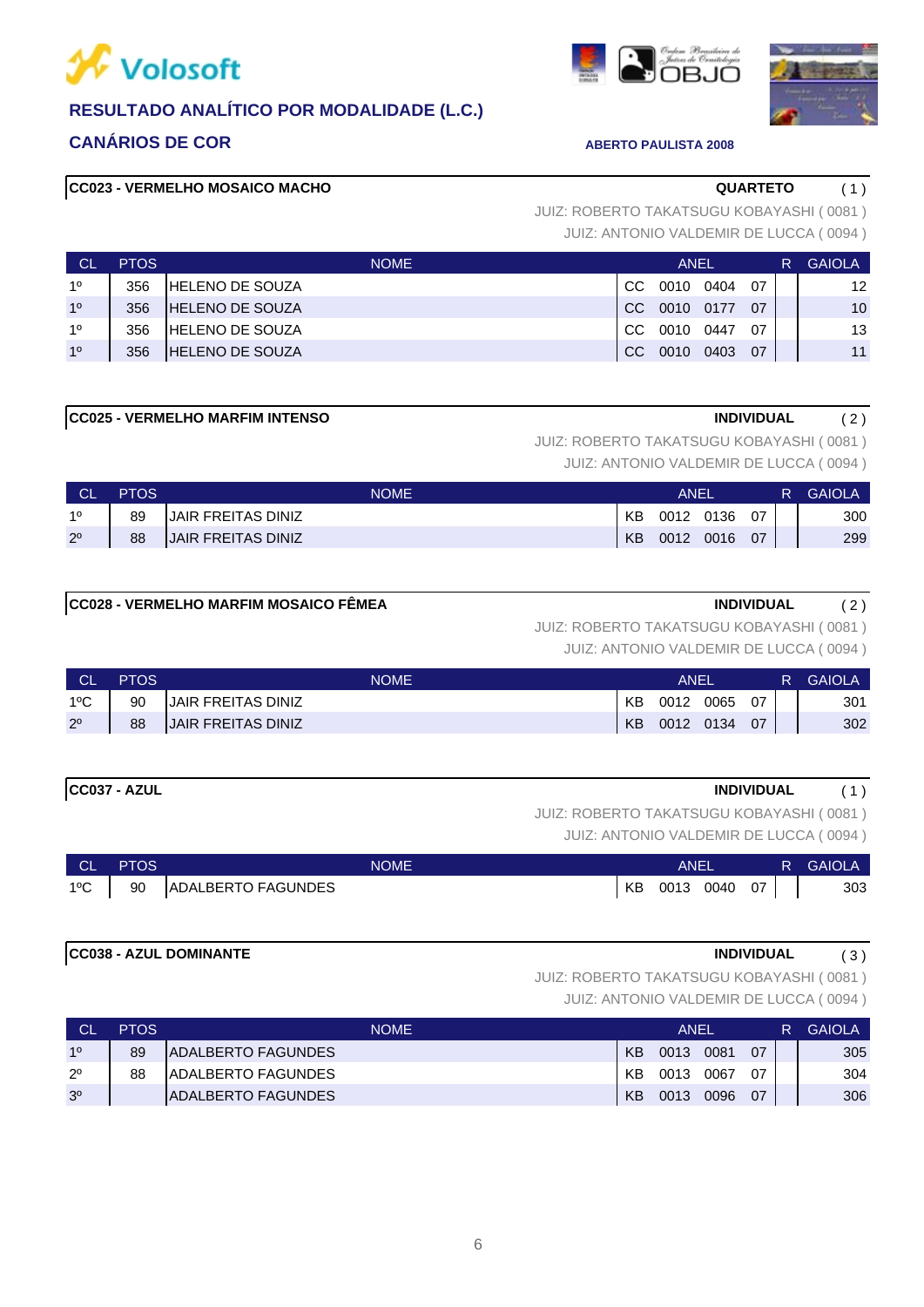![](_page_6_Picture_0.jpeg)

# **CANÁRIOS DE COR ABERTO PAULISTA 2008**

# **CC039 - VERDE INTENSO INDIVIDUAL** ( 5 )

JUIZ: ANTONIO VALDEMIR DE LUCCA ( 0094 ) JUIZ: ROBERTO TAKATSUGU KOBAYASHI ( 0081 )

| <b>CL</b>      | <b>PTOS</b> | <b>NOME</b>                               | ANEL      |      |      |     | <b>GAIOLA</b> |
|----------------|-------------|-------------------------------------------|-----------|------|------|-----|---------------|
| $1^{\circ}$ C  | 91          | HELENO DE SOUZA                           | CC.       | 0010 | 0063 | 07  | 15            |
| $2^{\circ}$    | 89          | ADALBERTO FAGUNDES                        | <b>KB</b> | 0013 | 0078 | 07  | 308           |
| 3 <sup>o</sup> |             | IADALBERTO FAGUNDES                       | KB        | 0013 | 0095 | -07 | 309           |
| 4 <sup>0</sup> |             | <b>ADALBERTO FAGUNDES</b>                 | <b>KB</b> | 0013 | 0021 | 07  | 307           |
| $5^{\circ}$    |             | IVITO A. GIANNOCCARO CRIAD.VERDE E BRANCO | FA        | 0027 | 0010 | 07  | 133           |

**CC039 - VERDE INTENSO QUARTETO** ( 1 )

JUIZ: ROBERTO TAKATSUGU KOBAYASHI ( 0081 )

JUIZ: ANTONIO VALDEMIR DE LUCCA ( 0094 )

| <b>CL</b>      | <b>PTOS</b> | <b>NOME</b>             | ANEL |      |      |     | R | <b>GAIOLA</b> |
|----------------|-------------|-------------------------|------|------|------|-----|---|---------------|
| 10             | 358         | IHELENO DE SOUZA        | CC.  | 0010 | 0223 | 07  |   | 18            |
| 10             | 358         | <b>IHELENO DE SOUZA</b> | CC.  | 0010 | 0064 | -07 |   | 17            |
| 1 <sup>0</sup> | 358         | IHELENO DE SOUZA        | CC.  | 0010 | 0034 | 07  |   | 16            |
| 10             | 358         | <b>HELENO DE SOUZA</b>  | CC.  | 0010 | 0363 | 07  |   | 19            |

### **CC040 - VERDE NEVADO INDIVIDUAL** ( 4 )

JUIZ: ROBERTO TAKATSUGU KOBAYASHI ( 0081 )

JUIZ: ANTONIO VALDEMIR DE LUCCA ( 0094 )

| <b>CL</b> | <b>PTOS</b> | <b>NOME</b>            | <b>ANEI</b> |      |      |    | R | <b>GAIOLA</b> |
|-----------|-------------|------------------------|-------------|------|------|----|---|---------------|
| 10        | 89          | <b>HELENO DE SOUZA</b> | CC          | 0010 | 0060 | 07 |   | 21            |

# **CC041 - VERDE MOSAICO MACHO INDIVIDUAL** ( 3 )

JUIZ: ROBERTO TAKATSUGU KOBAYASHI ( 0081 )

JUIZ: ANTONIO VALDEMIR DE LUCCA ( 0094 )

| ∟ CL          | <b>PTOS</b> | NOME                                      | ANFI |      |      |    | <b>GAIOLA</b> |
|---------------|-------------|-------------------------------------------|------|------|------|----|---------------|
| $1^{\circ}$ C | 90          | <b>IHELENO DE SOUZA</b>                   |      | 0010 | 0036 | 07 | 22            |
| $2^{\circ}$   | 86          | VITO A. GIANNOCCARO CRIAD. VERDE E BRANCO | EA   | 0027 | 0009 | 07 | 136           |

# **CC042 - VERDE MOSAICO FÊMEA INDIVIDUAL** ( 5 )

JUIZ: ROBERTO TAKATSUGU KOBAYASHI ( 0081 )

| <b>CL</b>     | <b>PTOS</b> | <b>NOME</b>             | ANEI          |             |      |    | 'RZ | <b>GAIOLA</b> |
|---------------|-------------|-------------------------|---------------|-------------|------|----|-----|---------------|
| $1^{\circ}$ C | 90          | <b>IHELENO DE SOUZA</b> | <sub>CC</sub> | 0010        | 0243 | 07 |     | 23            |
| $2^{\circ}$   | 88          | SILVANO PEREIRA FERRAZ  | EA            | $0026$ 0144 |      | 07 |     | 138           |

![](_page_6_Picture_27.jpeg)

![](_page_6_Picture_28.jpeg)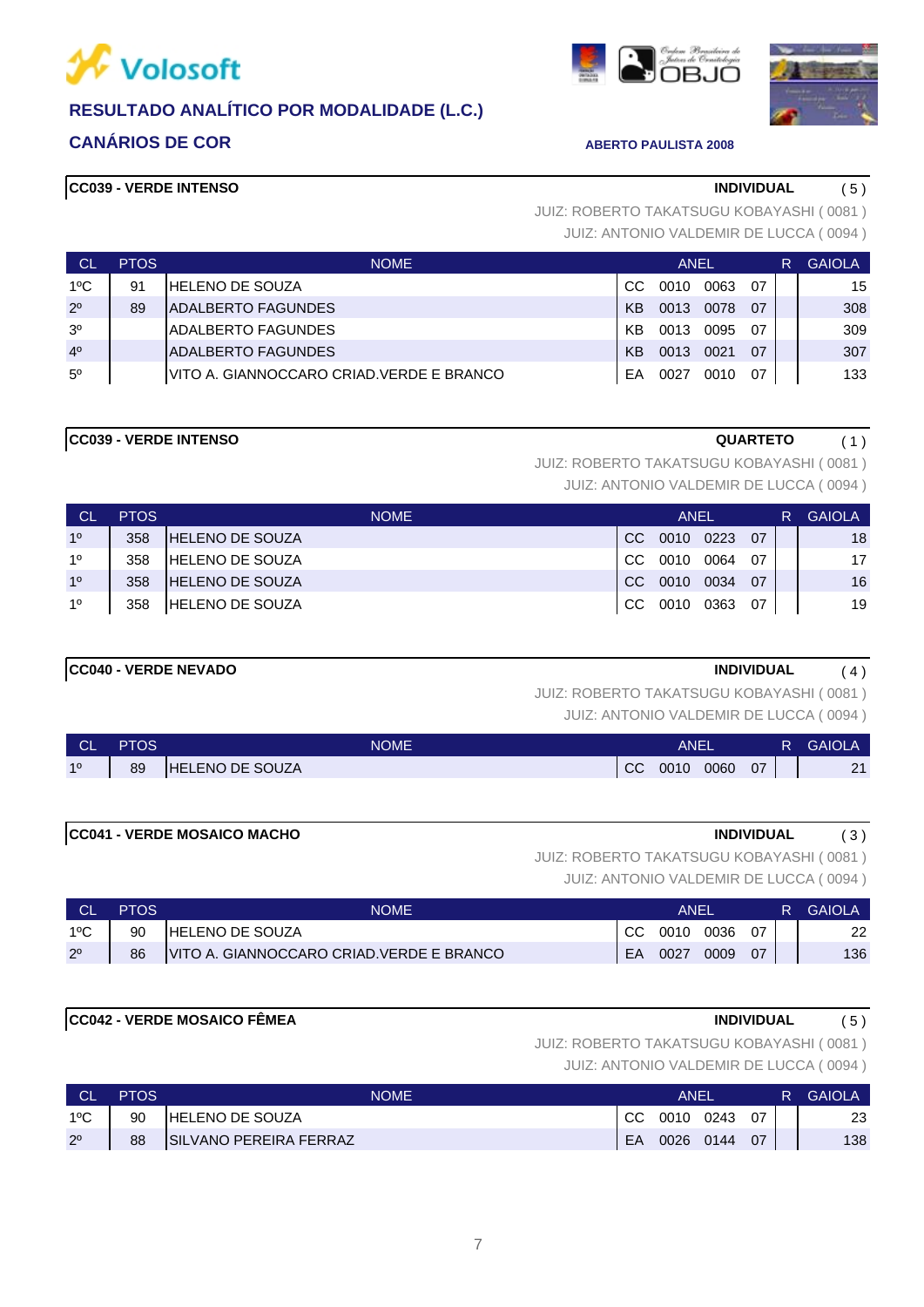![](_page_7_Picture_0.jpeg)

![](_page_7_Picture_1.jpeg)

**CC078 - COBRE NEVADO INDIVIDUAL** ( 5 ) 1ºC 362 JOSE BERNARDO SOBREIRA EA 0065 0141 07 147

### 1ºC 362 JOSE BERNARDO SOBREIRA EA 0065 0058 07 146 1ºC 362 JOSE BERNARDO SOBREIRA EA 20065 0219 07 | 148

# 1ºC | 362 |JOSE BERNARDO SOBREIRA | EA 0065 0230 07 | | 149 CL PTOS NOME ANEL R GAIOLA

# JUIZ: ROBERTO TAKATSUGU KOBAYASHI ( 0081 ) **CC077 - COBRE INTENSO QUARTETO** ( 1 )

JUIZ: ANTONIO VALDEMIR DE LUCCA ( 0094 )

JUIZ: ANTONIO VALDEMIR DE LUCCA ( 0094 )

JUIZ: ROBERTO TAKATSUGU KOBAYASHI ( 0081 )

| <b>CL</b>   | <b>PTOS</b>                        | <b>NOME</b>               | ANFI |  |              |  | R | <b>GAIOLA</b> |
|-------------|------------------------------------|---------------------------|------|--|--------------|--|---|---------------|
| 10          | $\begin{bmatrix} 87 \end{bmatrix}$ | SILVANO PEREIRA FERRAZ    | EA   |  | 0026 0014 07 |  |   | 139           |
| $2^{\circ}$ |                                    | 86 SILVANO PEREIRA FERRAZ | EA   |  | 0026 0210 07 |  |   | 140           |

**CC056 - ÁGATA AMARELO MARFIM MOSAICO FÊMEA INDIVIDUAL** ( 2 )

**CC077 - COBRE INTENSO INDIVIDUAL** ( 10 )

JUIZ: ROBERTO TAKATSUGU KOBAYASHI ( 0081 )

JUIZ: ANTONIO VALDEMIR DE LUCCA ( 0094 )

| <b>CL</b>      | <b>PTOS</b> | <b>NOME</b>                    | ANEL      |      |      |     | R | <b>GAIOLA</b> |
|----------------|-------------|--------------------------------|-----------|------|------|-----|---|---------------|
| $1^{\circ}$ C  | 90          | JOSE BERNARDO SOBREIRA         | <b>FA</b> | 0065 | 0235 | 07  |   | 145           |
| $2^{\circ}$    | 87          | CRIADOURO IBIRÁ- J.PIRES GOMES | FΑ        | 0062 | 0156 | -07 |   | 143           |
| 3 <sup>o</sup> |             | <b>HELENO DE SOUZA</b>         | CC.       | 0010 | 0427 | 07  |   | 26            |
| $4^{\circ}$    |             | IHELENO DE SOUZA               | CC.       | 0010 | 0295 | 07  |   | 25            |
| 5 <sup>0</sup> |             | CRIADOURO IBIRÁ- J.PIRES GOMES | FΑ        | 0062 | 0046 | 07  |   | 142           |

# **CC046 - VERDE MARFIM MOSAICO FÊMEA INDIVIDUAL** ( 1 )

JUIZ: ANTONIO VALDEMIR DE LUCCA ( 0094 ) JUIZ: ROBERTO TAKATSUGU KOBAYASHI ( 0081 )

|         |                            |                   |  |  |  | JUIZ. AINTUINU VALDEIVIIR DE LUUUA (1994) |
|---------|----------------------------|-------------------|--|--|--|-------------------------------------------|
| CL PTOS | <b>NOME</b>                | ANEL              |  |  |  | <b>R</b> GAIOLA                           |
|         | 1°C   90   HELENO DE SOUZA | $CC$ 0010 0216 07 |  |  |  | 24                                        |

![](_page_7_Picture_23.jpeg)

![](_page_7_Picture_24.jpeg)

JUIZ: ROBERTO TAKATSUGU KOBAYASHI ( 0081 )

JUIZ: ANTONIO VALDEMIR DE LUCCA ( 0094 )

| CL             | <b>PTOS</b> | <b>NOME</b>                    |    | <b>ANEL</b> |      | R         | GAIOLA |     |
|----------------|-------------|--------------------------------|----|-------------|------|-----------|--------|-----|
| $1^{\circ}$ C  | 91          | IJOSE BERNARDO SOBREIRA        | FΑ | 0065        | 0057 | 07        |        | 153 |
| $2^{\circ}$    | 88          | IJOSE BERNARDO SOBREIRA        | FA | 0065        | 0063 | -07       |        | 154 |
| 3 <sup>o</sup> |             | CRIADOURO IBIRÁ- J.PIRES GOMES | FΑ | 0062        | 0165 | . በ7      |        | 152 |
| 4 <sup>0</sup> |             | CRIADOURO IBIRÁ- J.PIRES GOMES | FA | 0062        | 0152 | <u>07</u> |        | 151 |

8

|                          |             | JUIZ: ANTONIO VALDEMIR DE LUCCA (1009 |     |      |           |     |   |              |
|--------------------------|-------------|---------------------------------------|-----|------|-----------|-----|---|--------------|
|                          | <b>PTOS</b> | <b>NOME</b>                           |     | ANEL |           |     | R | <b>GAIOL</b> |
| $\overline{\phantom{0}}$ | 90          | <b>JJOSE BERNARDO SOBREIRA</b>        | FA  |      | 0065 0235 | -07 |   |              |
|                          | 87          | CRIADOURO IBIRÁ- J.PIRES GOMES        | FA  |      | 0062 0156 | -07 |   |              |
|                          |             | <b>IHELENO DE SOUZA</b>               | CC. | 0010 | 0427      | 07  |   |              |
|                          |             | IHELENO DE SOUZA                      | CC. | 0010 | 0295      | -07 |   |              |
|                          |             |                                       |     |      |           |     |   |              |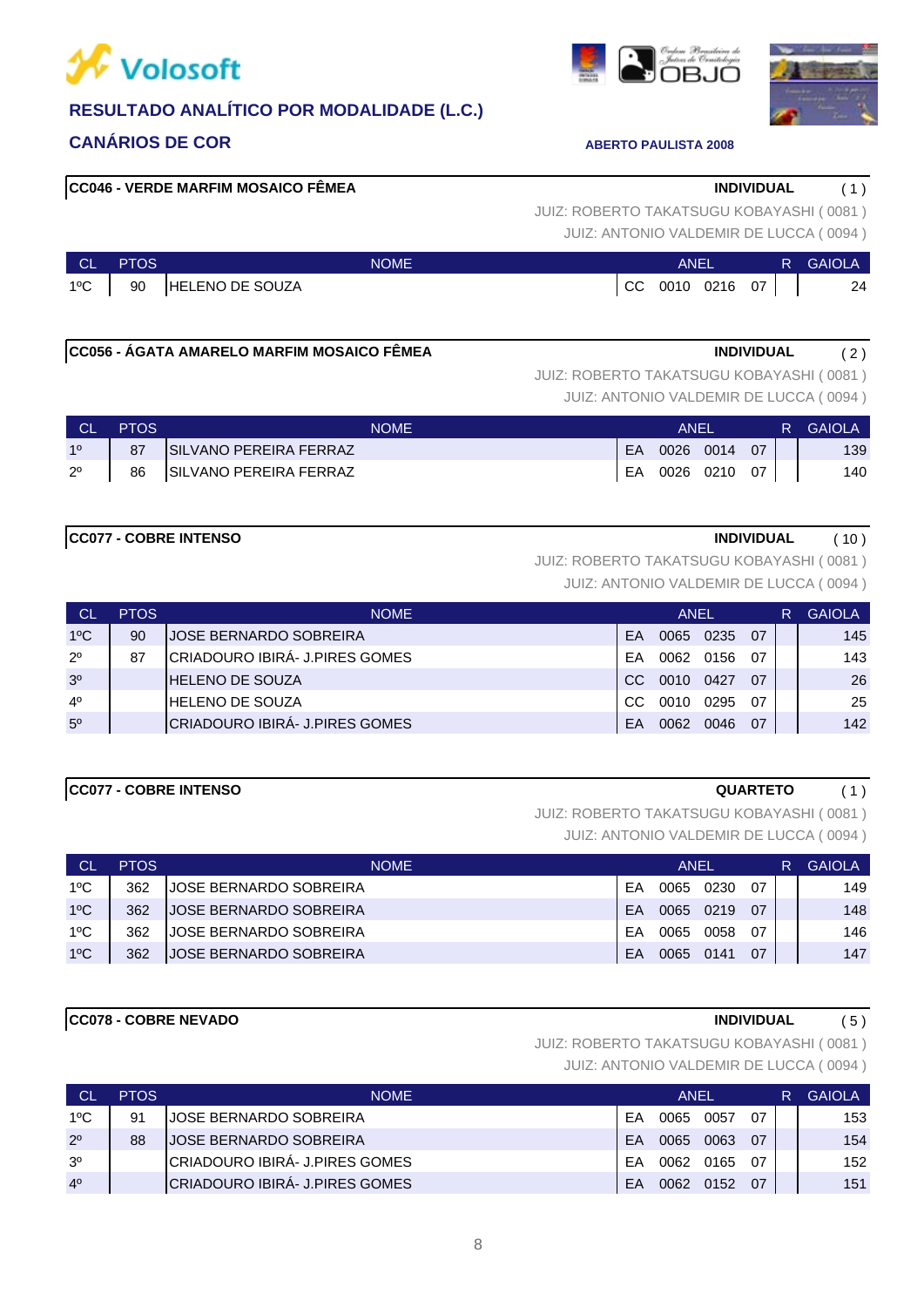![](_page_8_Picture_0.jpeg)

![](_page_8_Picture_1.jpeg)

**CC078 - COBRE NEVADO INDIVIDUAL** ( 5 )

JUIZ: ANTONIO VALDEMIR DE LUCCA ( 0094 ) JUIZ: ROBERTO TAKATSUGU KOBAYASHI ( 0081 )

| <b>CL</b>   | <b>PTOS</b> | <b>NOME</b>            |               | <b>ANEL</b> |      |    | R | <b>GAIOLA</b> |
|-------------|-------------|------------------------|---------------|-------------|------|----|---|---------------|
| $5^{\circ}$ |             | <b>HELENO DE SOUZA</b> | <sub>CC</sub> | 0010        | 0019 | 07 |   | 27            |

## **CC079 - COBRE MOSAICO MACHO INDIVIDUAL** ( 5 )

JUIZ: ROBERTO TAKATSUGU KOBAYASHI ( 0081 )

JUIZ: ANTONIO VALDEMIR DE LUCCA ( 0094 )

| <b>CL</b>      | <b>PTOS</b> | <b>NOME</b>            | ANEL |      |      |    | R | <b>GAIOLA</b> |
|----------------|-------------|------------------------|------|------|------|----|---|---------------|
| $1^{\circ}$ C  | 91          | <b>HELENO DE SOUZA</b> | CC.  | 0010 | 0437 | 07 |   | 34            |
| $2^{\circ}$    | 90          | <b>HELENO DE SOUZA</b> | CC.  | 0010 | 0386 | 07 |   | 33            |
| 3 <sup>o</sup> |             | <b>IMS CANARIOS</b>    | EA   | 0040 | 0092 | 07 |   | 155           |
| $4^{\circ}$    |             | <b>IMS CANARIOS</b>    | EA   | 0040 | 0242 | 07 |   | 157           |

JUIZ: ROBERTO TAKATSUGU KOBAYASHI ( 0081 )

JUIZ: ANTONIO VALDEMIR DE LUCCA ( 0094 )

| <b>CL</b>      | <b>PTOS</b> | <b>NOME</b>            | ANEL          |      |      |    | R. | <b>GAIOLA</b> |
|----------------|-------------|------------------------|---------------|------|------|----|----|---------------|
| 10             | 356         | <b>HELENO DE SOUZA</b> | CC.           | 0010 | 0230 | 07 |    | 36            |
| 10             | 356         | <b>HELENO DE SOUZA</b> | CC.           | 0010 | 0486 | 07 |    | 38            |
| 1 <sup>0</sup> | 356         | <b>HELENO DE SOUZA</b> | CC.           | 0010 | 0082 | 07 |    | 35            |
| 10             | 356         | <b>HELENO DE SOUZA</b> | <sub>CC</sub> | 0010 | 0382 | 07 |    | 37            |

### **CC080 - COBRE MOSAICO FÊMEA INDIVIDUAL** ( 2 )

JUIZ: ROBERTO TAKATSUGU KOBAYASHI ( 0081 )

JUIZ: ANTONIO VALDEMIR DE LUCCA ( 0094 )

| <b>CL</b>     | <b>PTOS</b> | <b>NOME</b>            | ANEL |                 |  |  |  | <b>GAIOLA</b> |
|---------------|-------------|------------------------|------|-----------------|--|--|--|---------------|
| $1^{\circ}$ C | 90          | <b>HELENO DE SOUZA</b> |      | CC 0010 0430 07 |  |  |  | 40            |
| $2^{\circ}$   | 89          | <b>MS CANARIOS</b>     | EA   | 0040 0157 07    |  |  |  | 158           |

### **CC081 - COBRE MARFIM INTENSO INDIVIDUAL** ( 2 )

JUIZ: ROBERTO TAKATSUGU KOBAYASHI ( 0081 )

JUIZ: ANTONIO VALDEMIR DE LUCCA ( 0094 )

| <b>CL</b>     | <b>PTOS</b> | NOME                          | ANEI |              |  |    | R. | <b>GAIOLA</b> |
|---------------|-------------|-------------------------------|------|--------------|--|----|----|---------------|
| $1^{\circ}$ C | 90          | <b>JOSE BERNARDO SOBREIRA</b> | EA.  | 0065 0131    |  | 07 |    | 159           |
| $2^{\circ}$   | 88          | HELENO DE SOUZA               |      | CC 0010 0310 |  | 07 |    | 41            |

![](_page_8_Picture_24.jpeg)

![](_page_8_Picture_25.jpeg)

**CC079 - COBRE MOSAICO MACHO QUARTETO** ( 1 )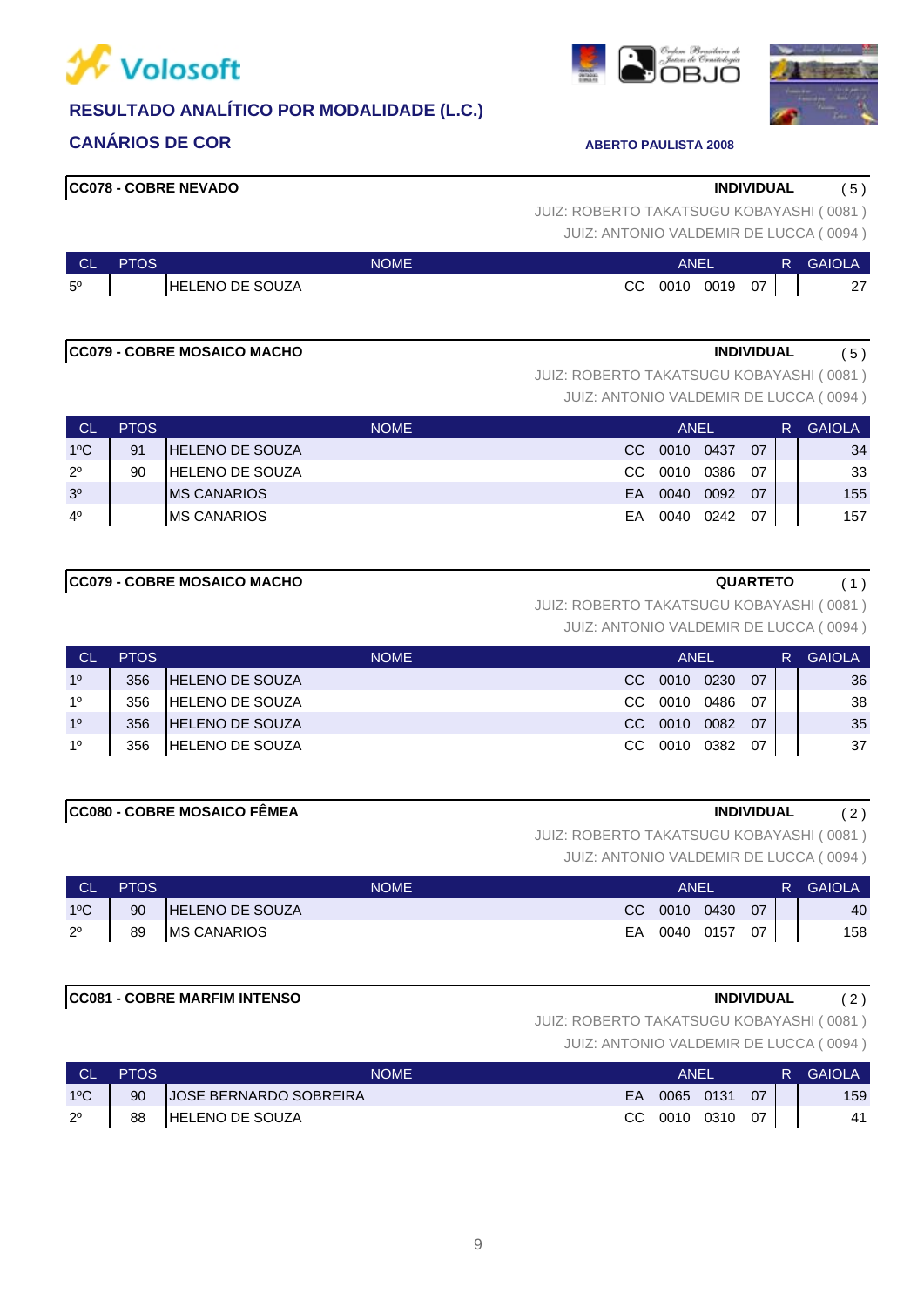![](_page_9_Picture_0.jpeg)

![](_page_9_Picture_1.jpeg)

10

### **CC082 - COBRE MARFIM NEVADO INDIVIDUAL** ( 2 )

JUIZ: ANTONIO VALDEMIR DE LUCCA ( 0094 ) JUIZ: ROBERTO TAKATSUGU KOBAYASHI ( 0081 )

|             | <b>PTOS</b> | NOME                          | ANFI |      |              |    | R. | GAIOLA |
|-------------|-------------|-------------------------------|------|------|--------------|----|----|--------|
| 10          | 89          | <b>JOSE BERNARDO SOBREIRA</b> | EA   | 0065 | 0098         | 07 |    | 160    |
| $2^{\circ}$ | 88          | JOSE BERNARDO SOBREIRA        | EA   |      | 0065 0132 07 |    |    | 161    |

### **CC083 - COBRE MARFIM MOSAICO MACHO INDIVIDUAL** ( 1 )

JUIZ: ROBERTO TAKATSUGU KOBAYASHI ( 0081 )

JUIZ: ANTONIO VALDEMIR DE LUCCA ( 0094 )

| <b>CLA</b>   | <b>PTOS</b> | <b>NOME</b>     | <b>ANEL</b>     |  |  |  | <b>GAIOLA</b> |
|--------------|-------------|-----------------|-----------------|--|--|--|---------------|
| $1^{\circ}C$ | 90          | HELENO DE SOUZA | CC 0010 0385 07 |  |  |  | 42            |

### **CC085 - ÁGATA VERMELHO INTENSO INDIVIDUAL** ( 3 )

JUIZ: ROBERTO TAKATSUGU KOBAYASHI ( 0081 )

JUIZ: ANTONIO VALDEMIR DE LUCCA ( 0094 )

| <b>CL</b>      | <b>PTOS</b> | <b>NOME</b>                   | ANEL |           |      |      | R. | <b>GAIOLA</b> |
|----------------|-------------|-------------------------------|------|-----------|------|------|----|---------------|
| 10             | 89          | IJOSE FIRMINO GONCALVES       | KB   | 0020 0134 |      | ሰ7   |    | 312           |
| $2^{\circ}$    | 88          | <b>IMS CANARIOS</b>           | EA   | 0040      | 0057 | 07   |    | 162           |
| 3 <sup>o</sup> |             | <b>JOSE FIRMINO GONCALVES</b> | KB   | 0020 0155 |      | - 07 |    | 313           |

### **CC086 - ÁGATA VERMELHO NEVADO INDIVIDUAL** ( 3 )

JUIZ: ROBERTO TAKATSUGU KOBAYASHI ( 0081 )

JUIZ: ANTONIO VALDEMIR DE LUCCA ( 0094 )

| СL             | <b>PTOS</b> | <b>NOME</b>                   | ANEL |      |      |     | R | <b>GAIOLA</b> |
|----------------|-------------|-------------------------------|------|------|------|-----|---|---------------|
| 10             | 88          | <b>JOSE FIRMINO GONCALVES</b> | KB.  | 0020 | 0132 | 07  |   | 314           |
| $2^{\circ}$    | 87          | <b>JOSE FIRMINO GONCALVES</b> | KB.  | 0020 | 0175 | -07 |   | 315           |
| 3 <sup>o</sup> |             | <b>IMS CANARIOS</b>           | FA   | 0040 | 0173 | 07  |   | 163           |

### **CC087 - ÁGATA VERMELHO MOSAICO MACHO INDIVIDUAL** ( 1 )

JUIZ: ROBERTO TAKATSUGU KOBAYASHI ( 0081 )

| <b>CL</b> | PTOS. | <b>NOME</b>                   |    | ANE  |      | R  | <b>GAIOL</b> |     |
|-----------|-------|-------------------------------|----|------|------|----|--------------|-----|
| 10        | 88    | <b>JOSE BERNARDO SOBREIRA</b> | EA | 0065 | 0033 | 07 |              | 164 |

![](_page_9_Picture_24.jpeg)

![](_page_9_Picture_25.jpeg)

![](_page_9_Picture_26.jpeg)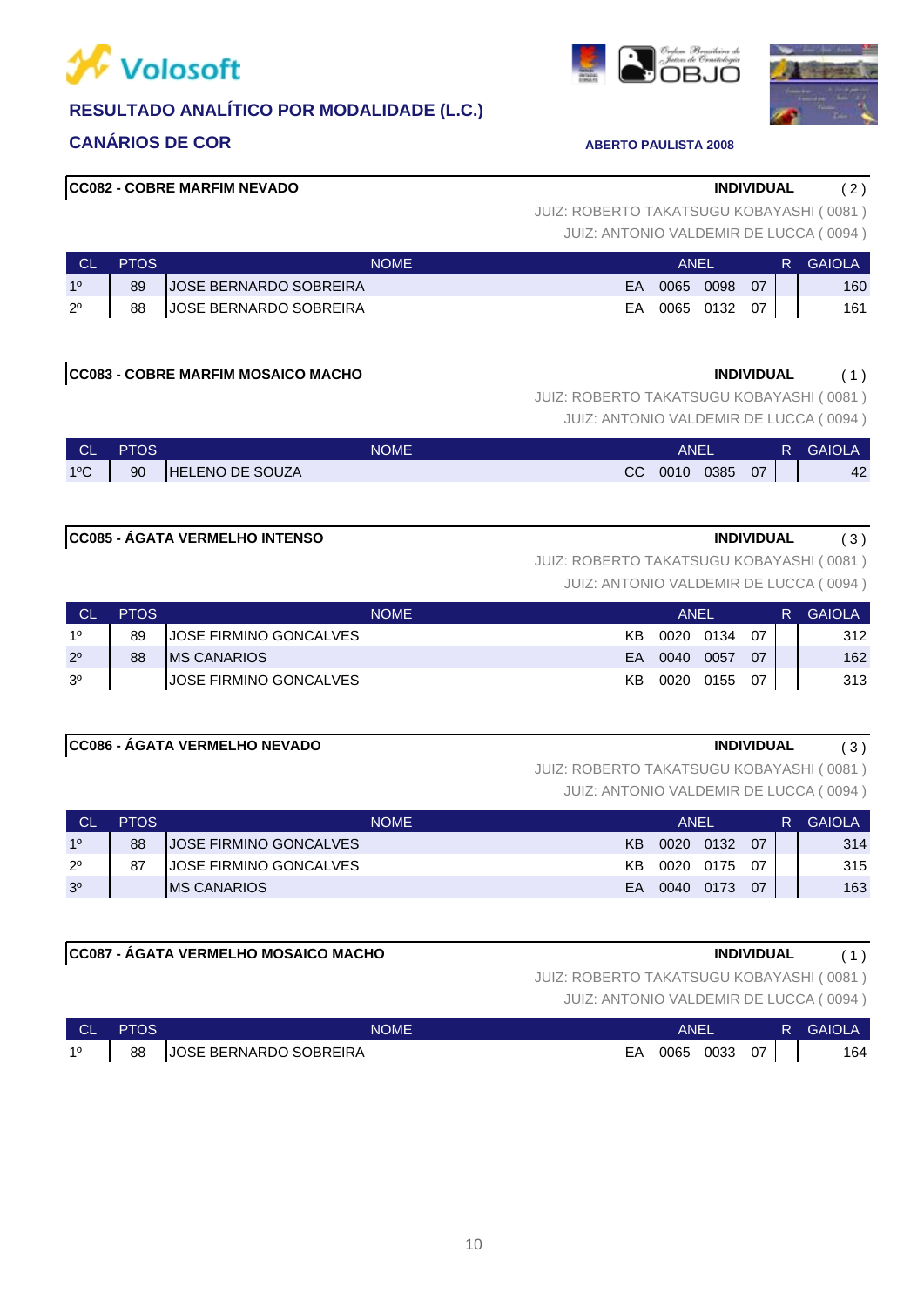![](_page_10_Picture_0.jpeg)

![](_page_10_Picture_1.jpeg)

# **CC093 - CANELA VERMELHO INTENSO INDIVIDUAL** ( 3 )

JUIZ: ANTONIO VALDEMIR DE LUCCA ( 0094 ) JUIZ: ROBERTO TAKATSUGU KOBAYASHI ( 0081 )

| <b>CL</b>      | PTOS. | <b>NOME</b>            |    | ANFI |      |    | R | <b>GAIOLA</b> |
|----------------|-------|------------------------|----|------|------|----|---|---------------|
| 10             | 88    | JOSE FIRMINO GONCALVES | KB | 0020 | 0063 | 07 |   | 317           |
| $2^{\circ}$    | 87    | JOSE BERNARDO SOBREIRA | EA | 0065 | 0078 | ሰ7 |   | 165           |
| 3 <sup>o</sup> |       | JOSE FIRMINO GONCALVES | KB | 0020 | 0021 | 07 |   | 316           |

### **CC094 - CANELA VERMELHO NEVADO INDIVIDUAL** ( 2 )

JUIZ: ROBERTO TAKATSUGU KOBAYASHI ( 0081 )

JUIZ: ANTONIO VALDEMIR DE LUCCA ( 0094 )

| <b>CL</b>   | PTOS | <b>NOME</b>                   |    | ANEI |      |    | R | <b>GAIOLA</b> |
|-------------|------|-------------------------------|----|------|------|----|---|---------------|
| 10          | 89   | <b>JOSE FIRMINO GONCALVES</b> | KB | 0020 | 0045 | 07 |   | 318           |
| $2^{\circ}$ | 88   | <b>JOSE BERNARDO SOBREIRA</b> | EA | 0065 | 0176 | 07 |   | 166           |

### **CC095 - CANELA VERMELHO MOSAICO MACHO INDIVIDUAL** ( 4 )

JUIZ: ROBERTO TAKATSUGU KOBAYASHI ( 0081 )

JUIZ: ANTONIO VALDEMIR DE LUCCA ( 0094 )

| <b>CL</b>      | <b>PTOS</b> | <b>NOME</b>                    |           | ANEL |      |    | <b>GAIOLA</b> |
|----------------|-------------|--------------------------------|-----------|------|------|----|---------------|
| $1^{\circ}$ C  | 90          | <b>JOSE FIRMINO GONCALVES</b>  | KB        | 0020 | 0228 | በ7 | 320           |
| $2^{\circ}$    | 89          | <b>JOSE FIRMINO GONCALVES</b>  | <b>KB</b> | 0020 | 0159 | 07 | 319           |
| 3 <sup>o</sup> |             | IMS CANARIOS                   | FΑ        | 0040 | 0169 | 07 | 167           |
| 4 <sup>0</sup> |             | <b>IJOSE BERNARDO SOBREIRA</b> | FΑ        | 0065 | 0035 | 07 | 168           |

### **CC096 - CANELA VERMELHO MOSAICO FÊMEA INDIVIDUAL** ( 4 )

JUIZ: ROBERTO TAKATSUGU KOBAYASHI ( 0081 )

JUIZ: ANTONIO VALDEMIR DE LUCCA ( 0094 )

| СL             | PTOS. | NOME.                          |    | ANEI |      |    | <b>GAIOLA</b> |
|----------------|-------|--------------------------------|----|------|------|----|---------------|
| $1^{\circ}$ C  | 90    | JOSE FIRMINO GONCALVES         | KB | 0020 | 0256 | 07 | 322           |
| $2^{\circ}$    | 89    | JOSE FIRMINO GONCALVES         | KB | 0020 | 0205 | 07 | 321           |
| 3 <sup>0</sup> |       | <b>IJOSE BERNARDO SOBREIRA</b> | FΑ | 0065 | 0101 | 07 | 170           |
| 4 <sup>0</sup> |       | <b>IMS CANARIOS</b>            | FA | 0040 | 0063 | 07 | 169           |

### **CC097 - CANELA VERMELHO MARFIM INTENSO INDIVIDUAL** ( 2 )

JUIZ: ROBERTO TAKATSUGU KOBAYASHI ( 0081 )

JUIZ: ANTONIO VALDEMIR DE LUCCA ( 0094 )

| CL.          | <b>PTOS</b> | <b>NOME</b>                | ANEI |              |        | <b>R</b> GAIOLA |
|--------------|-------------|----------------------------|------|--------------|--------|-----------------|
| $1^{\circ}C$ |             | 90 JOSE DE ALMEIDA FONSECA |      | CC 0046 0179 | $07$ . | 43              |

11

![](_page_10_Picture_26.jpeg)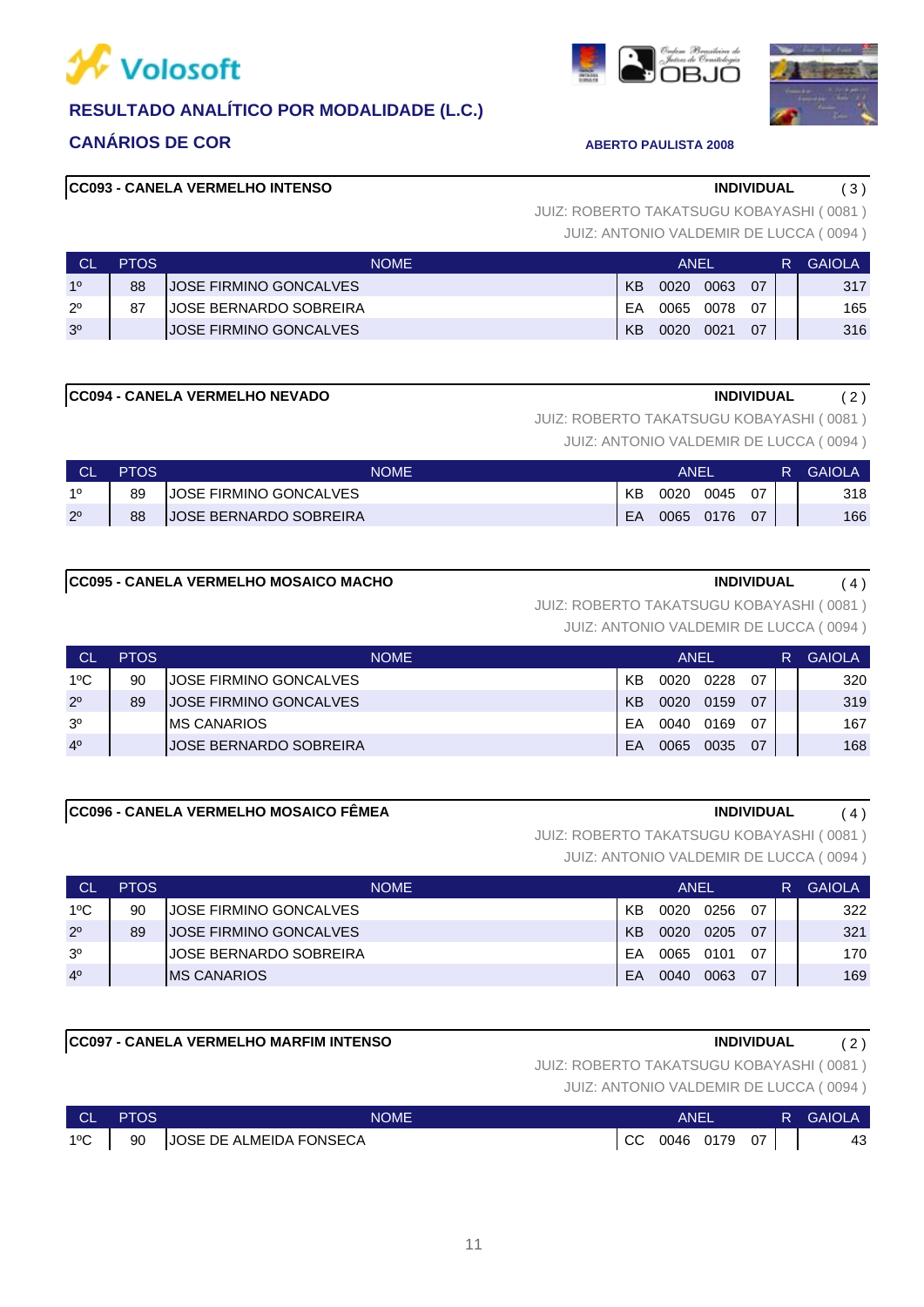![](_page_11_Picture_0.jpeg)

![](_page_11_Picture_1.jpeg)

# **CC097 - CANELA VERMELHO MARFIM INTENSO INDIVIDUAL** ( 2 )

JUIZ: ANTONIO VALDEMIR DE LUCCA ( 0094 ) JUIZ: ROBERTO TAKATSUGU KOBAYASHI ( 0081 )

| <b>CL</b>   | <b>PTOS</b> | NOME'                               |                |      |      |    | <b>GAIOLA</b> |
|-------------|-------------|-------------------------------------|----------------|------|------|----|---------------|
| $2^{\circ}$ | 89          | <b>OSE BERNARDO SOBREIRA</b><br>.IC | <b>FA</b><br>- | 0065 | 0039 | 07 | 174           |

# **CC098 - CANELA VERMELHO MARFIM NEVADO INDIVIDUAL** ( 1 )

JUIZ: ANTONIO VALDEMIR DE LUCCA ( 0094 ) JUIZ: ROBERTO TAKATSUGU KOBAYASHI ( 0081 )

| <b>CL</b>   | <b>PTOS</b> | <b>NOME</b>               |    | ANEI |           |    | <b>R</b> GAIOLA |
|-------------|-------------|---------------------------|----|------|-----------|----|-----------------|
| $1^{\circ}$ |             | 88 JOSE BERNARDO SOBREIRA | EA |      | 0065 0079 | 07 | 172             |

### **CC098 - CANELA VERMELHO MARFIM NEVADO QUARTETO** ( 1 )

JUIZ: ROBERTO TAKATSUGU KOBAYASHI ( 0081 )

JUIZ: ANTONIO VALDEMIR DE LUCCA ( 0094 )

| <b>CL</b>     | <b>PTOS</b> | <b>NOME</b>                   |    | ANEL |      |     | <b>GAIOLA</b> |
|---------------|-------------|-------------------------------|----|------|------|-----|---------------|
| $1^{\circ}$ C | 360         | JOSE BERNARDO SOBREIRA        | FA | 0065 | 0052 | 07  | 173           |
| $1^{\circ}$ C | 360         | JOSE BERNARDO SOBREIRA        | FA | 0065 | 0094 | 07  | 174           |
| $1^{\circ}$ C | 360         | <b>JOSE BERNARDO SOBREIRA</b> | FA | 0065 | 0164 | 07  | 175           |
| $1^{\circ}$ C | 360         | <b>JOSE BERNARDO SOBREIRA</b> | EA | 0065 | 0245 | -07 | 176           |

### **CC099 - CANELA VERMELHO MARFIM MOSAICO MACHO INDIVIDUAL** ( 3 )

JUIZ: ROBERTO TAKATSUGU KOBAYASHI ( 0081 )

JUIZ: ANTONIO VALDEMIR DE LUCCA ( 0094 )

| Сl             | <b>PTOS</b> | <b>NOME</b>                   |    | ANEL |      |    | <b>GAIOLA</b> |
|----------------|-------------|-------------------------------|----|------|------|----|---------------|
| $1^{\circ}$ C  | 90          | IJOSE FIRMINO GONCALVES       | KB | 0020 | 0084 | 07 | 324           |
| $2^{\circ}$    | 88          | <b>JOSE FIRMINO GONCALVES</b> | KB | 0020 | 0002 | በ7 | 323           |
| 3 <sup>o</sup> |             | <b>JOSE BERNARDO SOBREIRA</b> | EA | 0065 | 0020 | 07 | 178           |

### **CC099 - CANELA VERMELHO MARFIM MOSAICO MACHO QUARTETO** ( 1 )

JUIZ: ROBERTO TAKATSUGU KOBAYASHI ( 0081 )

| <b>CL</b>     | <b>PTOS</b> | <b>NOME</b>                   |    | ANEL |      |    | GAIOLA |
|---------------|-------------|-------------------------------|----|------|------|----|--------|
| $1^{\circ}$ C | 360         | JOSE BERNARDO SOBREIRA        | EA | 0065 | 0049 | 07 | 179    |
| $1^{\circ}$ C | 360         | JOSE BERNARDO SOBREIRA        | FA | 0065 | 0151 | 07 | 180    |
| $1^{\circ}$ C | 360         | JOSE BERNARDO SOBREIRA        | FA | 0065 | 0223 | 07 | 182    |
| $1^{\circ}$ C | 360         | <b>JOSE BERNARDO SOBREIRA</b> | EA | 0065 | 0221 | 07 | 181    |

![](_page_11_Picture_23.jpeg)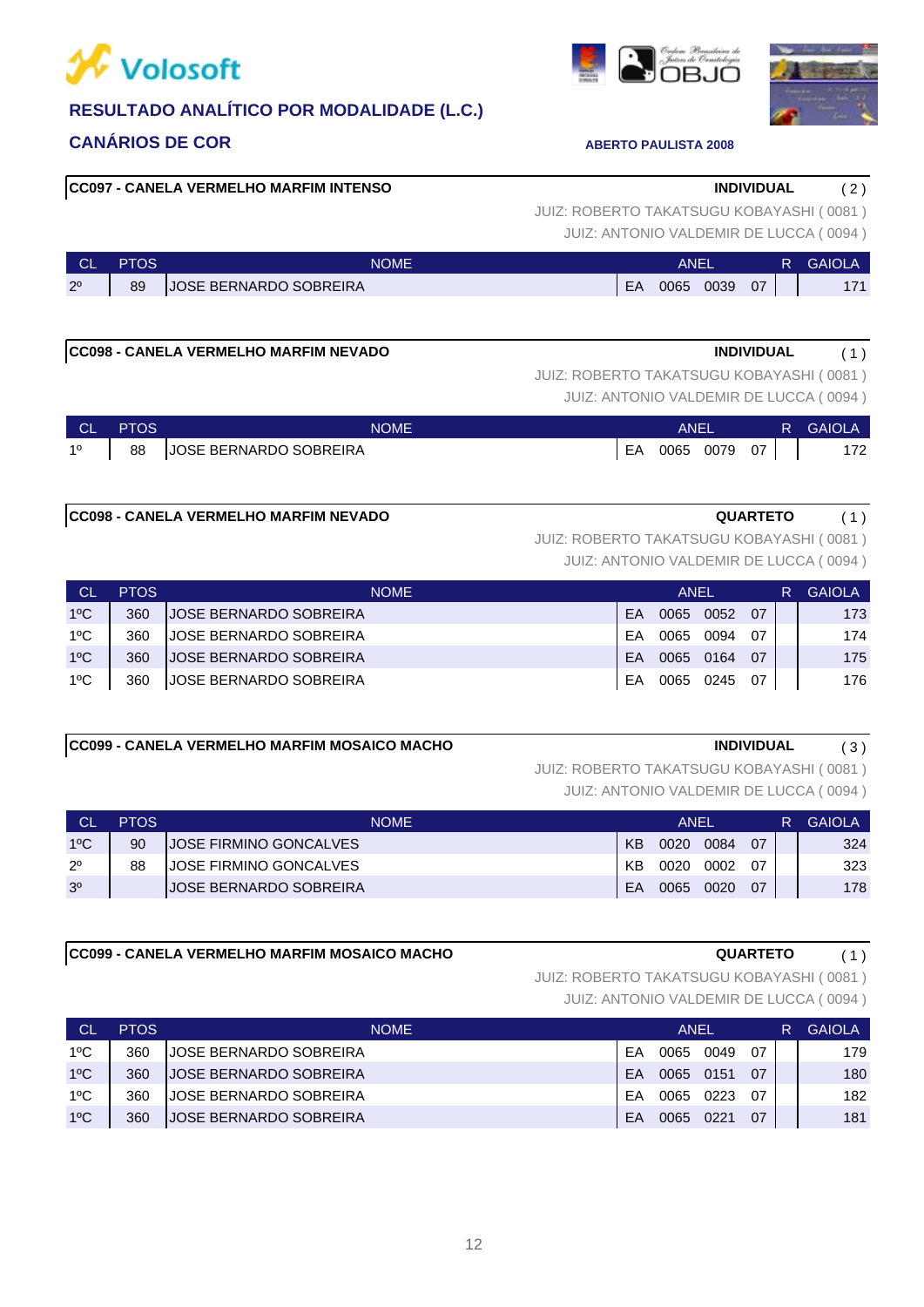![](_page_12_Picture_0.jpeg)

![](_page_12_Picture_1.jpeg)

### 13

# **CC100 - CANELA VERMELHO MARFIM MOSAICO FÊMEA INDIVIDUAL** ( 2 )

JUIZ: ANTONIO VALDEMIR DE LUCCA ( 0094 ) JUIZ: ROBERTO TAKATSUGU KOBAYASHI ( 0081 )

|             | <b>PTOS</b> | NOME                   |           | <b>ANEI</b> |      |    | R | <b>GAIOLA</b> |
|-------------|-------------|------------------------|-----------|-------------|------|----|---|---------------|
| 10          | 89          | JOSE FIRMINO GONCALVES | ΚB        | 0020        | 0144 | 07 |   | 326           |
| $2^{\circ}$ | 88          | JOSE FIRMINO GONCALVES | <b>KB</b> | 0020        | 0019 | 07 |   | 325           |

# **CC100 - CANELA VERMELHO MARFIM MOSAICO FÊMEA GUARTETO** (1)

JUIZ: ROBERTO TAKATSUGU KOBAYASHI ( 0081 )

JUIZ: ANTONIO VALDEMIR DE LUCCA ( 0094 )

| Сl             | <b>PTOS</b> | <b>NOME</b>             |    | <b>ANFI'</b> |      |    | R | GAIOL A |
|----------------|-------------|-------------------------|----|--------------|------|----|---|---------|
| 10             | 356         | IJOSE BERNARDO SOBREIRA | FΑ | 0065         | 0019 | 07 |   | 184     |
| 1 <sup>0</sup> | 356         | JOSE BERNARDO SOBREIRA  | FΑ | 0065         | 0265 | በ7 |   | 187     |
| 10             | 356         | IJOSE BERNARDO SOBREIRA | FΑ | 0065         | 0150 | 07 |   | 186     |
| 1 <sup>0</sup> | 356         | JOSE BERNARDO SOBREIRA  | FA | 0065         | 0096 | 07 |   | 185     |

| <b>CC101 - ISABELINO VERMELHO INTENSO</b> | <b>INDIVIDUAL</b>                                      |  |
|-------------------------------------------|--------------------------------------------------------|--|
|                                           | <u>II II7: DOREDTO TAKATRI ICI I KORAVARLII (MO94)</u> |  |

JUIZ: ANTONIO VALDEMIR DE LUCCA ( 0094 ) JUIZ: ROBERTO TAKATSUGU KOBAYASHI ( 0081 )

| <b>CL</b>   | <b>PTOS</b> | <b>NOME</b>            |    | ANEI |           |      | R. | <b>GAIOLA</b> |
|-------------|-------------|------------------------|----|------|-----------|------|----|---------------|
| $1^{\circ}$ | 88          | JOSE FIRMINO GONCALVES | KB |      | 0020 0113 | - 07 |    | 327           |

# **CC102 - ISABELINO VERMELHO NEVADO INDIVIDUAL** ( 1 )

JUIZ: ROBERTO TAKATSUGU KOBAYASHI ( 0081 )

JUIZ: ANTONIO VALDEMIR DE LUCCA ( 0094 )

| <b>CL</b> | PTOS | <b>NOME</b>                   | <b>ANEL</b> |      |      | <b>GAIOLA</b> |     |
|-----------|------|-------------------------------|-------------|------|------|---------------|-----|
| 10        | 87   | <b>JOSE FIRMINO GONCALVES</b> | <b>KB</b>   | 0020 | 0055 | 07            | 328 |

# **CC116 - VERDE PASTEL MARFIM NEVADO INDIVIDUAL** ( 1 )

JUIZ: ROBERTO TAKATSUGU KOBAYASHI ( 0081 )

JUIZ: ANTONIO VALDEMIR DE LUCCA ( 0094 )

| <b>NICE</b> | <b>PTOS</b> | <b>NOME</b>                               |    | ANFI |      |    | 47 | GAIOLA |
|-------------|-------------|-------------------------------------------|----|------|------|----|----|--------|
| $1^{\circ}$ | 88          | VITO A. GIANNOCCARO CRIAD. VERDE E BRANCO | EA | 0027 | 0044 | 07 |    | 190    |

# **CC157 - ÁGATA PASTEL VERMELHO INTENSO INDIVIDUAL** ( 1 )

# JUIZ: ROBERTO TAKATSUGU KOBAYASHI ( 0081 )

| <b>CL</b> | <b>PTOS</b> | NOME                                      |           | ANEI |      |    | GAIOLA |
|-----------|-------------|-------------------------------------------|-----------|------|------|----|--------|
| 10        | 88          | VITO A. GIANNOCCARO CRIAD. VERDE E BRANCO | <b>EA</b> | 0027 | 0029 | 07 | 192    |

![](_page_12_Picture_26.jpeg)

![](_page_12_Picture_27.jpeg)

![](_page_12_Picture_28.jpeg)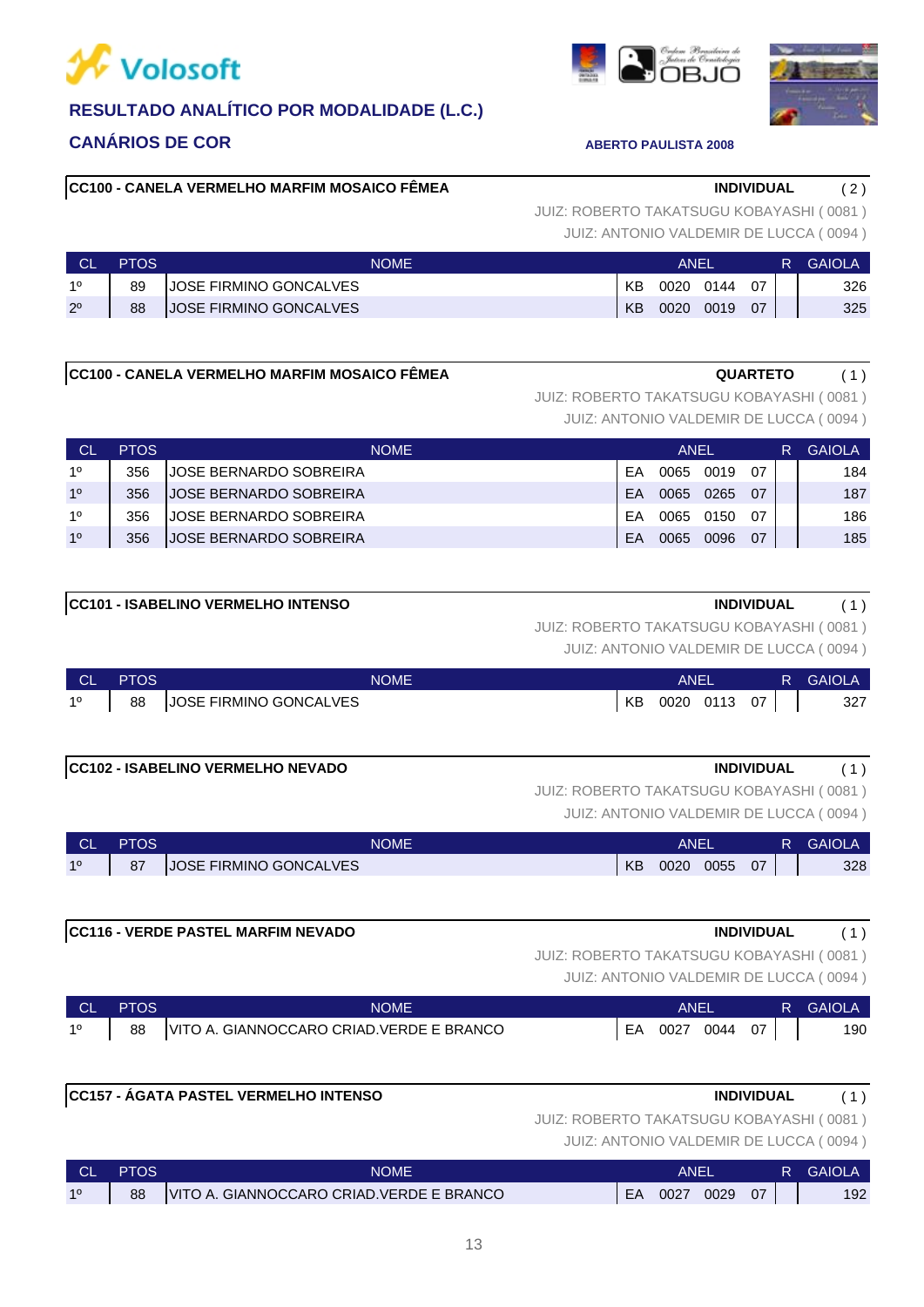![](_page_13_Picture_0.jpeg)

**CC168 - CANELA PASTEL VERMELHO MOSAICO FÊMEA** 

![](_page_13_Picture_1.jpeg)

![](_page_13_Picture_2.jpeg)

| CC163 - ÁGATA PASTEL VERMELHO MARFIM MOSAICO MACHO | <b>INDIVIDUAL</b>                        | (1) |
|----------------------------------------------------|------------------------------------------|-----|
|                                                    | JUIZ: ROBERTO TAKATSUGU KOBAYASHI (0081) |     |
|                                                    | JUIZ: ANTONIO VALDEMIR DE LUCCA (0094)   |     |

| CL            | <b>PTOS</b> | <b>NOME</b>            |    | ANFI |           |    | R | <b>GAIOLA</b> |
|---------------|-------------|------------------------|----|------|-----------|----|---|---------------|
| $1^{\circ}$ C | 90          | JOSE BERNARDO SOBREIRA | EA |      | 0065 0134 | 07 |   | 193           |

| <b>INDIVIDUAL</b> |  |
|-------------------|--|

JUIZ: ROBERTO TAKATSUGU KOBAYASHI ( 0081 )

JUIZ: ANTONIO VALDEMIR DE LUCCA ( 0094 )

|             | <b>PTOS</b> | NOME                          | ANFI |      |      | R. | <b>GAIOLA</b> |     |
|-------------|-------------|-------------------------------|------|------|------|----|---------------|-----|
| 10          | 89          | <b>JOSE FIRMINO GONCALVES</b> | KB   | 0020 | 0160 | 07 |               | 330 |
| $2^{\circ}$ | 87          | JOSE FIRMINO GONCALVES        | KB   | 0020 | 0137 | 07 |               | 329 |

### **CC183 - VERDE OPALINO INTENSO INDIVIDUAL** ( 1 )

JUIZ: ROBERTO TAKATSUGU KOBAYASHI ( 0081 )

JUIZ: ANTONIO VALDEMIR DE LUCCA ( 0094 )

| <b>CL</b> | <b>PTOS</b> | <b>NOME</b>        |    | ANE  |      |    | R | <b>GAIOLA</b> |
|-----------|-------------|--------------------|----|------|------|----|---|---------------|
| 10        | 87          | <b>MS CANARIOS</b> | EA | 0040 | 0029 | 07 |   | 196           |

### **CC185 - VERDE OPALINO MOSAICO MACHO INDIVIDUAL** ( 1 )

# JUIZ: ROBERTO TAKATSUGU KOBAYASHI ( 0081 )

JUIZ: ANTONIO VALDEMIR DE LUCCA ( 0094 )

| <b>CL</b>   | <b>PTOS</b> | <b>NOME</b>        |    | ANEI |      |    | R. | <b>GAIOLA</b> |
|-------------|-------------|--------------------|----|------|------|----|----|---------------|
| $1^{\circ}$ | 87          | <b>MS CANARIOS</b> | EA | 0040 | 0025 | 07 |    | 197           |

JUIZ: ROBERTO TAKATSUGU KOBAYASHI ( 0081 )

JUIZ: ANTONIO VALDEMIR DE LUCCA ( 0094 )

| <b>CL</b> | $\overline{\mathsf{PTOS}}$ | <b>NOME</b>              |    | ANEI |      |    | R | <b>GAIOLA</b> |
|-----------|----------------------------|--------------------------|----|------|------|----|---|---------------|
| 10        | 87                         | <b>CANARIOS</b><br>IMS ( | EA | 0040 | 0197 | 07 |   | 199           |

| <b>INDIVIDUAL</b> |
|-------------------|
|                   |

# **CC200 - ÁGATA OPALINO AMARELO MARFIM MOSAICO FÊMEA**

JUIZ: ROBERTO TAKATSUGU KOBAYASHI ( 0081 )

| <b>CL</b>   | <b>PTOS</b> | <b>NOME</b>        |    | ANEL |      |    | R GAIOLA |
|-------------|-------------|--------------------|----|------|------|----|----------|
| $1^{\circ}$ | 86          | <b>MS CANARIOS</b> | EA | 0040 | 0052 | 07 | 200      |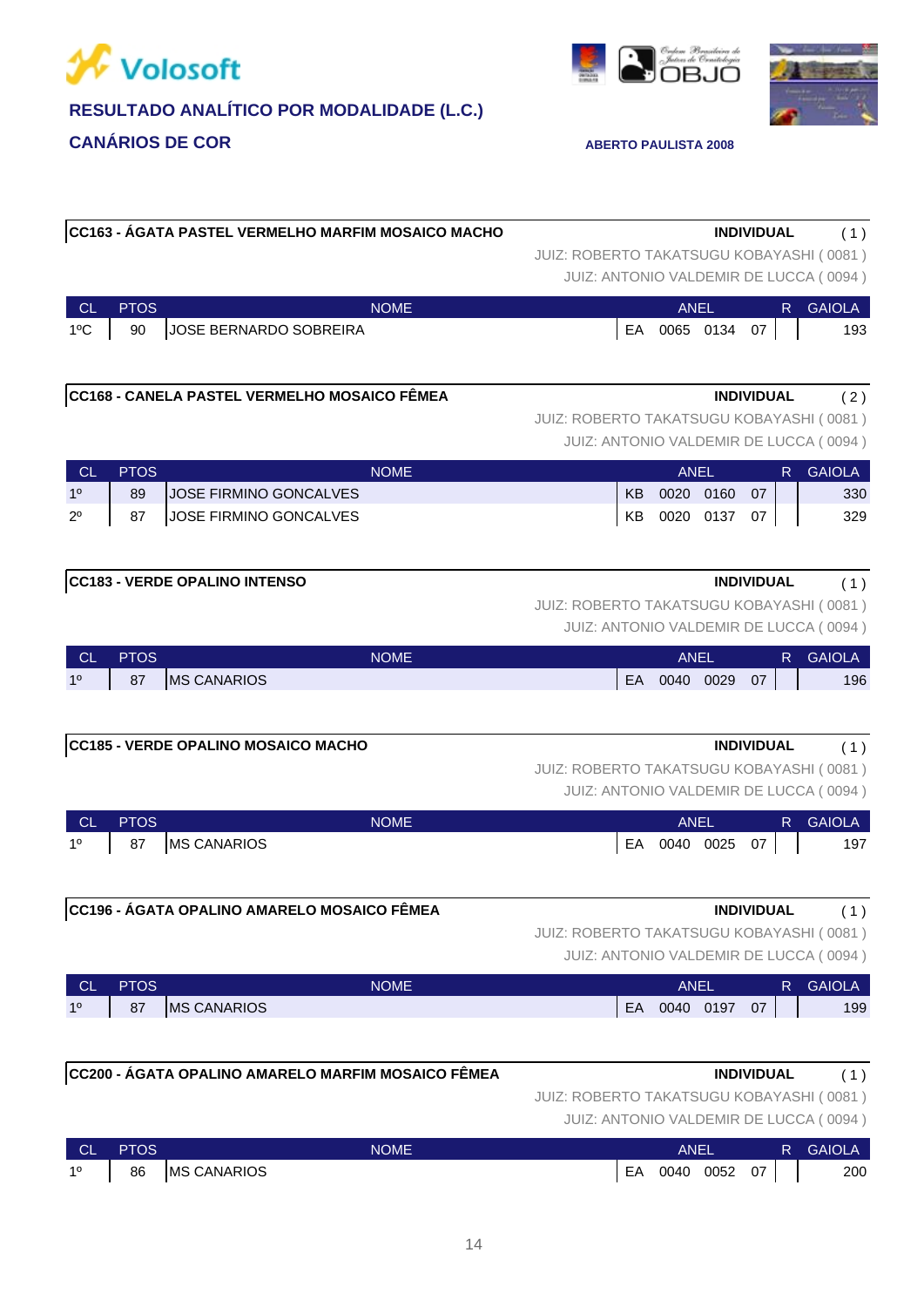![](_page_14_Picture_0.jpeg)

# **CANÁRIOS DE COR ABERTO PAULISTA 2008**

# JUIZ: ANTONIO VALDEMIR DE LUCCA ( 0094 ) JUIZ: ROBERTO TAKATSUGU KOBAYASHI ( 0081 ) **CC294 - ACETINADO VERMELHO MOSAICO FÊMEA INDIVIDUAL** ( 1 )

| <b>CL</b> | PTOS | <b>NOME</b>            |           | ANEL      |    | <b>GAIOLA</b> |
|-----------|------|------------------------|-----------|-----------|----|---------------|
| 10        | 88   | <b>HELENO DE SOUZA</b> | <b>CC</b> | 0010 0172 | 07 | 44            |
|           |      |                        |           |           |    |               |

| CC320 - VERDE TOPÁZIO NEVADO | <b>INDIVIDUAL</b>                        | (1) |
|------------------------------|------------------------------------------|-----|
|                              | JUIZ: ROBERTO TAKATSUGU KOBAYASHI (0081) |     |
|                              | JUIZ: ANTONIO VALDEMIR DE LUCCA (0094)   |     |

| <b>CL</b>   | <b>PTOS</b> | NOME                    |     | ANEI |           |    | R | <b>GAIOLA</b> |
|-------------|-------------|-------------------------|-----|------|-----------|----|---|---------------|
| $1^{\circ}$ | 87          | JOSE DE ALMEIDA FONSECA | CC. |      | 0046 0174 | 07 |   | 46            |

### **CC409 - VERDE ONIX INTENSO INDIVIDUAL** ( 3 )

JUIZ: ROBERTO TAKATSUGU KOBAYASHI ( 0081 )

JUIZ: ANTONIO VALDEMIR DE LUCCA ( 0094 )

| СL             | PTOS. | <b>NOME</b>                           |    | <b>ANFI</b> |      |      | <b>GAIOLA</b> |
|----------------|-------|---------------------------------------|----|-------------|------|------|---------------|
| 10             | 86    | <b>CRIADOURO IBIRA- J.PIRES GOMES</b> | FA | 0062        | 0026 | -07  | 203           |
| $2^{\circ}$    | 85    | CRIADOURO IBIRÁ- J.PIRES GOMES        | FΑ | 0062        | 0024 | . በ7 | 202           |
| 3 <sup>o</sup> |       | CRIADOURO IBIRÁ- J.PIRES GOMES        | FA | 0062        | 0043 | -07  | 204           |

### **CC410 - VERDE ONIX NEVADO INDIVIDUAL** ( 1 )

JUIZ: ROBERTO TAKATSUGU KOBAYASHI ( 0081 )

JUIZ: ANTONIO VALDEMIR DE LUCCA ( 0094 )

| ∴ CL '         | <b>PTOS</b> | <b>NOME</b>                    |    | ANEI |              |  | <b>R</b> GAIOLA |
|----------------|-------------|--------------------------------|----|------|--------------|--|-----------------|
| 1 <sup>0</sup> | 88          | CRIADOURO IBIRÁ- J.PIRES GOMES | EA |      | 0062 0042 07 |  | 205             |

| CC411 - VERDE ONIX MOSAICO MACHO | <b>INDIVIDUAL</b> |  |
|----------------------------------|-------------------|--|
|                                  |                   |  |

JUIZ: ROBERTO TAKATSUGU KOBAYASHI ( 0081 )

JUIZ: ANTONIO VALDEMIR DE LUCCA ( 0094 )

| CL.           | <b>PTOS</b> | NOME                    |                          | ANEI      |      | R GAIOLA |
|---------------|-------------|-------------------------|--------------------------|-----------|------|----------|
| $1^{\circ}$ C | 90          | JOSE DE ALMEIDA FONSECA | $\overline{\mathsf{CC}}$ | 0046 0188 | - 07 | 47       |

| <b>CC412 - VERDE ONIX MOSAICO FËMEA</b><br><b>INDIVIDUAL</b> | $\sim$ |
|--------------------------------------------------------------|--------|
|--------------------------------------------------------------|--------|

JUIZ: ROBERTO TAKATSUGU KOBAYASHI ( 0081 )

| CL PTOS | <b>NOME</b>                        | ANEI              |  | <b>R</b> GAIOLA |
|---------|------------------------------------|-------------------|--|-----------------|
|         | 1°C   90   JOSE DE ALMEIDA FONSECA | $CC$ 0046 0032 07 |  | 48              |

![](_page_14_Picture_25.jpeg)

![](_page_14_Picture_26.jpeg)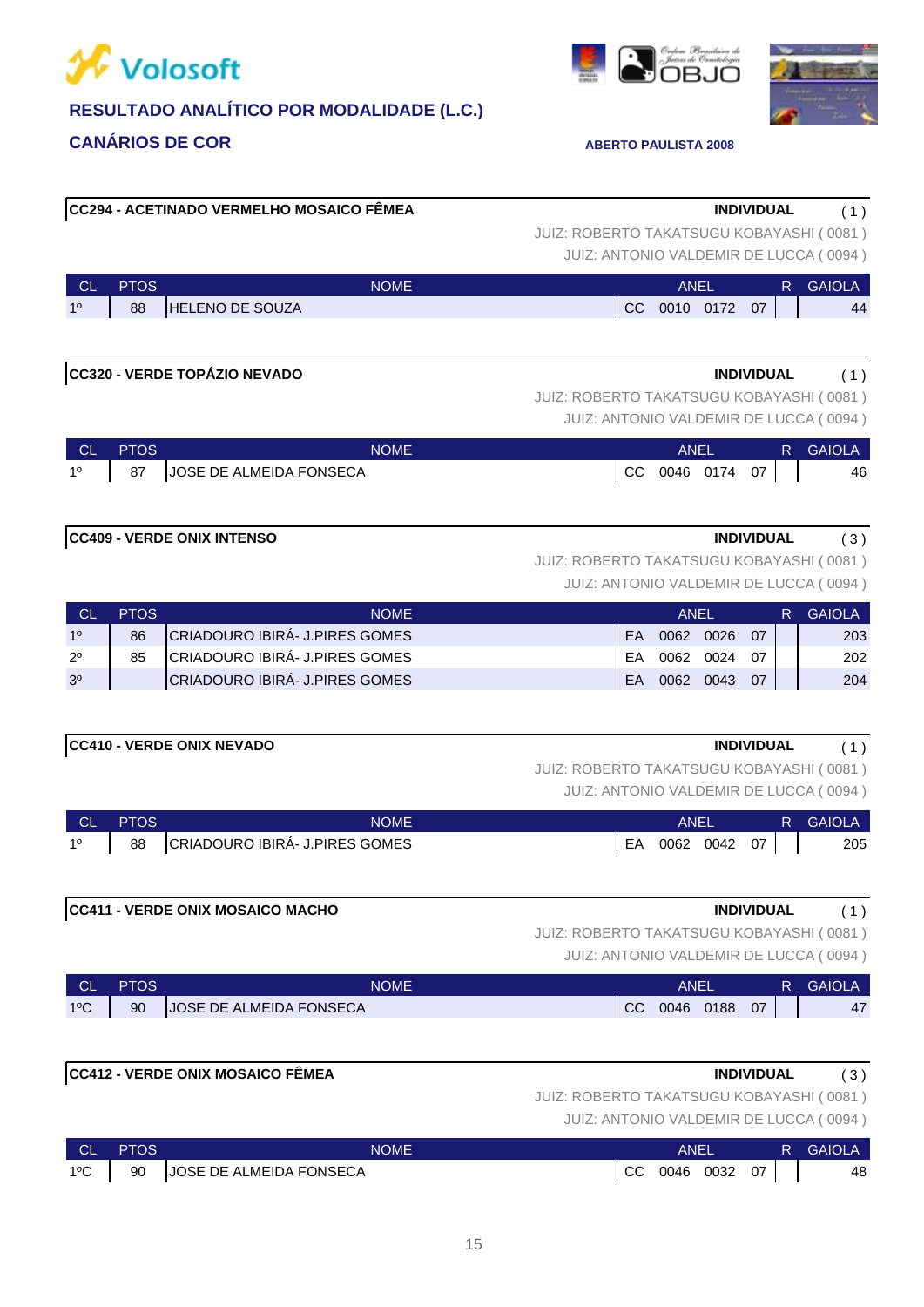![](_page_15_Picture_0.jpeg)

# **CANÁRIOS DE COR ABERTO PAULISTA 2008**

| CL.         | <b>PTOS</b> | <b>NOME</b>                                    | <b>ANEL</b><br>R GAIOLA                   |
|-------------|-------------|------------------------------------------------|-------------------------------------------|
| $2^{\circ}$ | 88          | CRIADOURO IBIRÁ- J.PIRES GOMES                 | EA 0062 0158 07<br>206                    |
|             |             |                                                |                                           |
|             |             |                                                |                                           |
|             |             | <b>CC415 - VERDE ONIX MARFIM MOSAICO MACHO</b> | <b>INDIVIDUAL</b><br>(1)                  |
|             |             |                                                | JUIZ: ROBERTO TAKATSUGU KOBAYASHI (0081)  |
|             |             |                                                | JUIZ: ANTONIO VALDEMIR DE LUCCA (0094)    |
| - CL        | <b>PTOS</b> | <b>NOME</b>                                    | R GAIOLA<br><b>ANEL</b>                   |
| 1º          | 88          | JOSE DE ALMEIDA FONSECA                        | CC 0046 0098<br>$07 \mid$<br>50           |
|             |             |                                                |                                           |
|             |             |                                                |                                           |
|             |             | CC428 - CANELA ONIX PRATEADO DOMINANTE         | <b>INDIVIDUAL</b><br>(1)                  |
|             |             |                                                | JUIZ: ROBERTO TAKATSUGU KOBAYASHI (0081)  |
|             |             |                                                | JUIZ: ANTONIO VALDEMIR DE LUCCA (0094)    |
| <b>CL</b>   | <b>PTOS</b> | <b>NOME</b>                                    | <b>ANEL</b><br><b>GAIOLA</b><br>R.        |
| 1°C         | 90          | JOSE DE ALMEIDA FONSECA                        | CC 0046 0160 07<br>51                     |
|             |             |                                                |                                           |
|             |             |                                                |                                           |
|             |             | CC431 - CANELA ONIX AMARELO MOSAICO MACHO      | <b>INDIVIDUAL</b><br>(2)                  |
|             |             |                                                | JUIZ: ROBERTO TAKATSUGU KOBAYASHI (0081)  |
|             |             |                                                | JUIZ: ANTONIO VALDEMIR DE LUCCA (0094)    |
| CL.         | <b>PTOS</b> | <b>NOME</b>                                    | <b>GAIOLA</b><br><b>ANEL</b><br>R.        |
| 10          | 88          | JOSE DE ALMEIDA FONSECA                        | <b>CC</b><br>0046 0288<br>$07 \mid$<br>52 |
|             |             |                                                |                                           |

**CC412 - VERDE ONIX MOSAICO FÊMEA INDIVIDUAL** ( 3 )

## **CC432 - CANELA ONIX AMARELO MOSAICO FÊMEA INDIVIDUAL** ( 2 )

JUIZ: ROBERTO TAKATSUGU KOBAYASHI ( 0081 )

JUIZ: ANTONIO VALDEMIR DE LUCCA ( 0094 )

|                | <b>PTOS</b> | <b>NOME</b>             |     | ANEL            |      |    | R. | <b>GAIOLA</b> |
|----------------|-------------|-------------------------|-----|-----------------|------|----|----|---------------|
| 1 <sup>0</sup> | 88          | JOSE DE ALMEIDA FONSECA | CC. | 0046            | 0056 | 07 |    | 53            |
| $2^{\circ}$    | 87          | JOSE DE ALMEIDA FONSECA |     | CC 0046 0161 07 |      |    |    | 54            |

### **CC436 - CANELA ONIX AMARELO MARFIM MOSAICO FÊMEA INDIVIDUAL** ( 4 )

# JUIZ: ROBERTO TAKATSUGU KOBAYASHI ( 0081 )

JUIZ: ANTONIO VALDEMIR DE LUCCA ( 0094 )

| <b>CL</b>   | <b>PTOS</b> | <b>NOME</b>             |    | ANEI         |    | R. | GAIOLA |
|-------------|-------------|-------------------------|----|--------------|----|----|--------|
| 10          | 89          | JOSE DE ALMEIDA FONSECA |    | CC 0046 0189 | 07 |    | 55     |
| $2^{\circ}$ | 87          | SILVANO PEREIRA FERRAZ  | EA | 0026 0012    | 07 |    | 209    |

![](_page_15_Picture_14.jpeg)

![](_page_15_Picture_15.jpeg)

JUIZ: ANTONIO VALDEMIR DE LUCCA ( 0094 ) JUIZ: ROBERTO TAKATSUGU KOBAYASHI ( 0081 )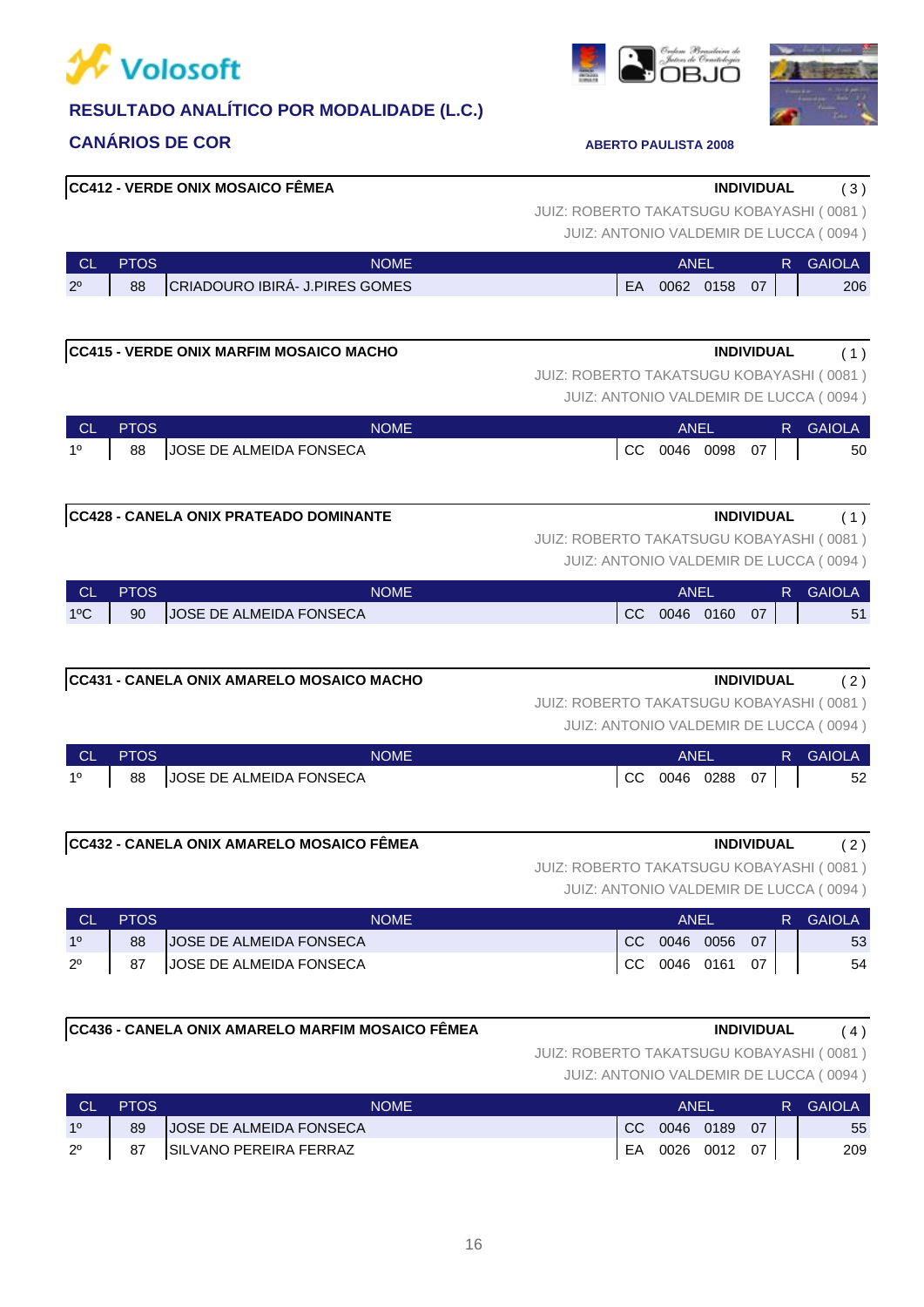![](_page_16_Picture_0.jpeg)

![](_page_16_Picture_1.jpeg)

# **CC436 - CANELA ONIX AMARELO MARFIM MOSAICO FÊMEA INDIVIDUAL** ( 4 )

JUIZ: ANTONIO VALDEMIR DE LUCCA ( 0094 ) JUIZ: ROBERTO TAKATSUGU KOBAYASHI ( 0081 )

| <b>CL</b>      | PTOS | <b>NOME</b>             |    | ANEI |      |    | <b>GAIOLA</b> |
|----------------|------|-------------------------|----|------|------|----|---------------|
| 3 <sup>o</sup> |      | ISILVANO PEREIRA FERRAZ | EA | 0026 | 0013 | 07 | 210           |

# **CC437 - COBRE ONIX INTENSO INDIVIDUAL** ( 1 )

JUIZ: ANTONIO VALDEMIR DE LUCCA ( 0094 ) JUIZ: ROBERTO TAKATSUGU KOBAYASHI ( 0081 )

| LCL 1       | <b>PTOS</b> | NOME            |    | <b>ANEI</b> |      | R. | <b>GAIOLA</b> |
|-------------|-------------|-----------------|----|-------------|------|----|---------------|
| $1^{\circ}$ | 88          | HELENO DE SOUZA | CC | 0010 0309   | - 07 |    | 56            |

# **CC438 - COBRE ONIX NEVADO INDIVIDUAL** ( 1 )

JUIZ: ROBERTO TAKATSUGU KOBAYASHI ( 0081 )

JUIZ: ANTONIO VALDEMIR DE LUCCA ( 0094 )

| <b>CL</b> | <b>PTOS</b> | <b>NOME</b>            |    | <b>ANEL</b> |      |    | <b>GAIOLA</b> |
|-----------|-------------|------------------------|----|-------------|------|----|---------------|
| 10        | 88          | <b>HELENO DE SOUZA</b> | CC | 0010        | 0071 | 07 | 57            |

# **CC439 - COBRE ONIX MOSAICO MACHO INDIVIDUAL** ( 3 )

JUIZ: ROBERTO TAKATSUGU KOBAYASHI ( 0081 )

JUIZ: ANTONIO VALDEMIR DE LUCCA ( 0094 )

| <b>CL</b>      | <b>PTOS</b> | <b>NOME</b>             |     | ANEL      |      | R  | <b>GAIOLA</b> |     |
|----------------|-------------|-------------------------|-----|-----------|------|----|---------------|-----|
| 1ºC            | 90          | <b>IHELENO DE SOUZA</b> | CC. | 0010      | 0423 | 07 |               | 58  |
| $2^{\circ}$    | 88          | IMS CANARIOS            | EA  | 0040      | 0001 | 07 |               | 212 |
| 3 <sup>o</sup> |             | <b>IMS CANARIOS</b>     | EA  | 0040 0177 |      | 07 |               | 213 |

### **CC440 - COBRE ONIX MOSAICO FÊMEA INDIVIDUAL** ( 2 )

JUIZ: ROBERTO TAKATSUGU KOBAYASHI ( 0081 )

JUIZ: ANTONIO VALDEMIR DE LUCCA ( 0094 )

| <b>NCL</b>    | <b>PTOS</b>                                                                                                                                                                                                                                                                                                                                                                                                                   | <b>NOME</b>        | ANEI            |    | R GAIOLA |
|---------------|-------------------------------------------------------------------------------------------------------------------------------------------------------------------------------------------------------------------------------------------------------------------------------------------------------------------------------------------------------------------------------------------------------------------------------|--------------------|-----------------|----|----------|
| $1^{\circ}$ C | 90                                                                                                                                                                                                                                                                                                                                                                                                                            | HELENO DE SOUZA    | CC 0010 0399    | 07 | 59       |
| $2^{\circ}$   | $\begin{array}{c} \n \text{B7} \\ \text{C4} \\ \text{D5} \\ \text{D6} \\ \text{D7} \\ \text{D8} \\ \text{D9} \\ \text{D1} \\ \text{D1} \\ \text{D1} \\ \text{D2} \\ \text{D1} \\ \text{D2} \\ \text{D1} \\ \text{D2} \\ \text{D3} \\ \text{D4} \\ \text{D5} \\ \text{D6} \\ \text{D7} \\ \text{D8} \\ \text{D9} \\ \text{D1} \\ \text{D1} \\ \text{D2} \\ \text{D1} \\ \text{D2} \\ \text{D1} \\ \text{D2} \\ \text{D3} \\ \$ | <b>MS CANARIOS</b> | EA 0040 0178 07 |    | 214      |

### **CC442 - COBRE ONIX MARFIM NEVADO INDIVIDUAL** ( 1 )

JUIZ: ROBERTO TAKATSUGU KOBAYASHI ( 0081 )

| <b>CL</b> | PTOS | <b>NOME</b>                    |    | ANF  |      |    | R | <b>GAIOLA</b> |
|-----------|------|--------------------------------|----|------|------|----|---|---------------|
| 10        | 88   | CRIADOURO IBIRÁ- J.PIRES GOMES | EA | 0062 | 0035 | 07 |   | 219           |

![](_page_16_Picture_26.jpeg)

![](_page_16_Picture_27.jpeg)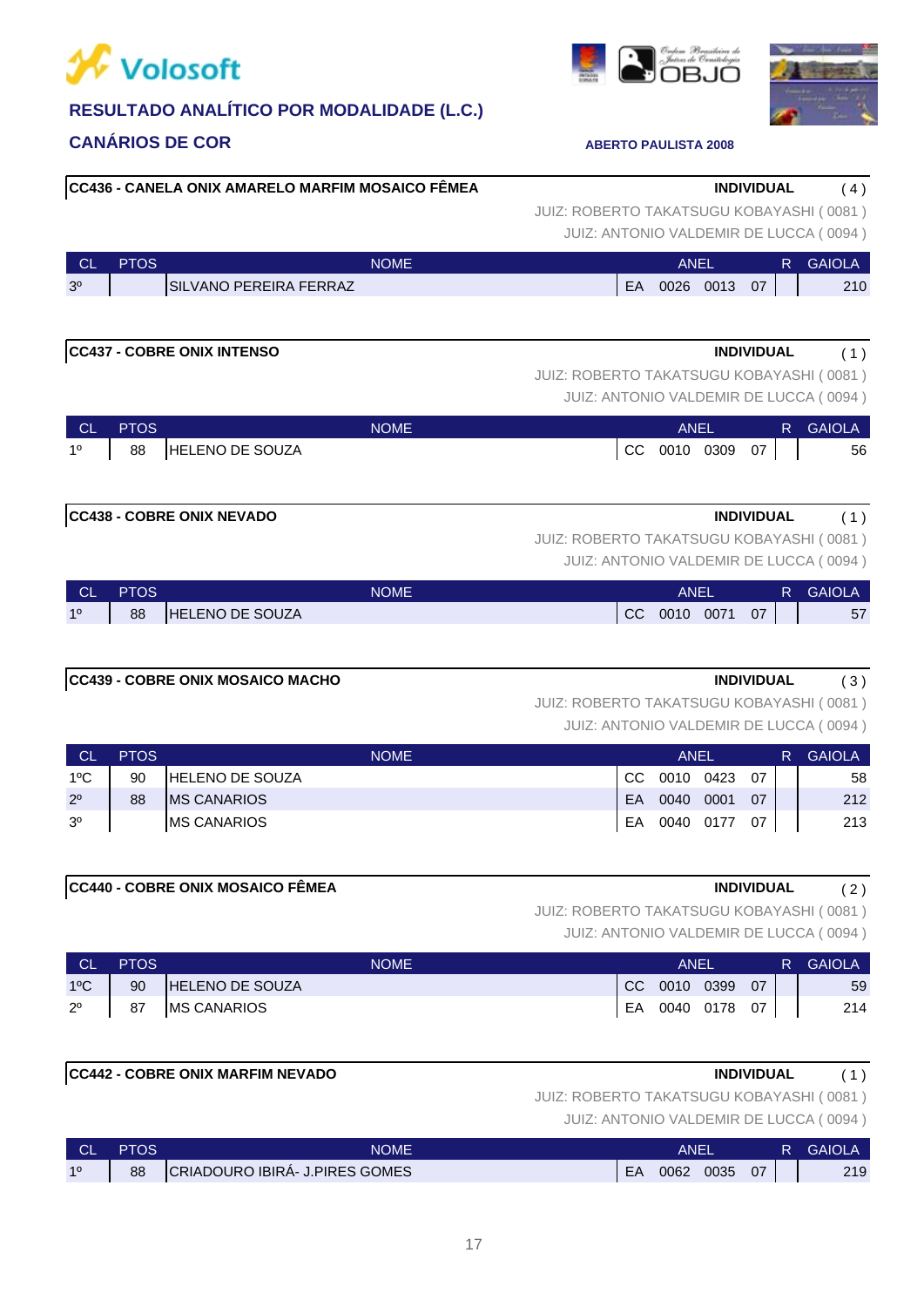![](_page_17_Picture_0.jpeg)

# **CANÁRIOS DE COR ABERTO PAULISTA 2008**

# JUIZ: ROBERTO TAKATSUGU KOBAYASHI ( 0081 ) **CC466 - VERDE COBALTO MOSAICO FÊMEA INDIVIDUAL** ( 1 ) 1º 88 JOSE DE ALMEIDA FONSECA CC 0046 0093 07 | 63 CL PTOS NOME ANEL R GAIOLA **CC465 - VERDE COBALTO MOSAICO MACHO INDIVIDUAL** ( 1 ) JUIZ: ROBERTO TAKATSUGU KOBAYASHI ( 0081 ) **CC464 - VERDE COBALTO NEVADO INDIVIDUAL** ( 1 ) 2º 87 MS CANARIOS EA 0040 0243 07 221 1º 88 HELENO DE SOUZA CC 0010 0025 07 | 61 JUIZ: ANTONIO VALDEMIR DE LUCCA ( 0094 ) JUIZ: ROBERTO TAKATSUGU KOBAYASHI ( 0081 ) **CC455 - CANELA ONIX VERMELHO MOSAICO MACHO INDIVIDUAL** ( 4 ) CL PTOS NOME ANEL R GAIOLA

1º 89 JOSE DE ALMEIDA FONSECA CC 0046 0283 07 | 60

CL PTOS NOME ANEL R GAIOLA

**CC445 - ÁGATA ONIX VERMELHO INTENSO INDIVIDUAL** ( 1 )

JUIZ: ANTONIO VALDEMIR DE LUCCA ( 0094 )

| <b>CL</b>     | <b>PTOS</b> | NOME                    |    | ANF∣ |      |    | R | <b>GAIOLA</b> |
|---------------|-------------|-------------------------|----|------|------|----|---|---------------|
| $1^{\circ}$ C | 90          | JOSE DE ALMEIDA FONSECA | CC | 0046 | 0094 | 07 |   | 64            |

### **CC501 - COBRE COBALTO INTENSO INDIVIDUAL** ( 4 )

JUIZ: ROBERTO TAKATSUGU KOBAYASHI ( 0081 )

JUIZ: ANTONIO VALDEMIR DE LUCCA ( 0094 )

|               | <b>PTOS</b> | NOME                           | ANFI |      |           |    | R | <b>GAIOLA</b> |
|---------------|-------------|--------------------------------|------|------|-----------|----|---|---------------|
| $1^{\circ}$ C | 90          | <b>JOSE BERNARDO SOBREIRA</b>  | FΑ   |      | 0065 0213 | 07 |   | 226           |
| $2^{\circ}$   | 89          | CRIADOURO IBIRÁ- J.PIRES GOMES | EA   | 0062 | 0037      | 07 |   | 225           |

JUIZ: ANTONIO VALDEMIR DE LUCCA ( 0094 ) JUIZ: ROBERTO TAKATSUGU KOBAYASHI ( 0081 )

![](_page_17_Picture_13.jpeg)

![](_page_17_Picture_14.jpeg)

JUIZ: ANTONIO VALDEMIR DE LUCCA ( 0094 )

| <b>CL</b> | <b>PTOS</b> | <b>NOME</b>                    | ANEI |      |      |    | <b>GAIOLA</b> |
|-----------|-------------|--------------------------------|------|------|------|----|---------------|
| 10        | 88          | CRIADOURO IBIRÁ- J.PIRES GOMES | EA   | 0062 | 0044 | 07 | 224           |
|           |             |                                |      |      |      |    |               |

JUIZ: ROBERTO TAKATSUGU KOBAYASHI ( 0081 )